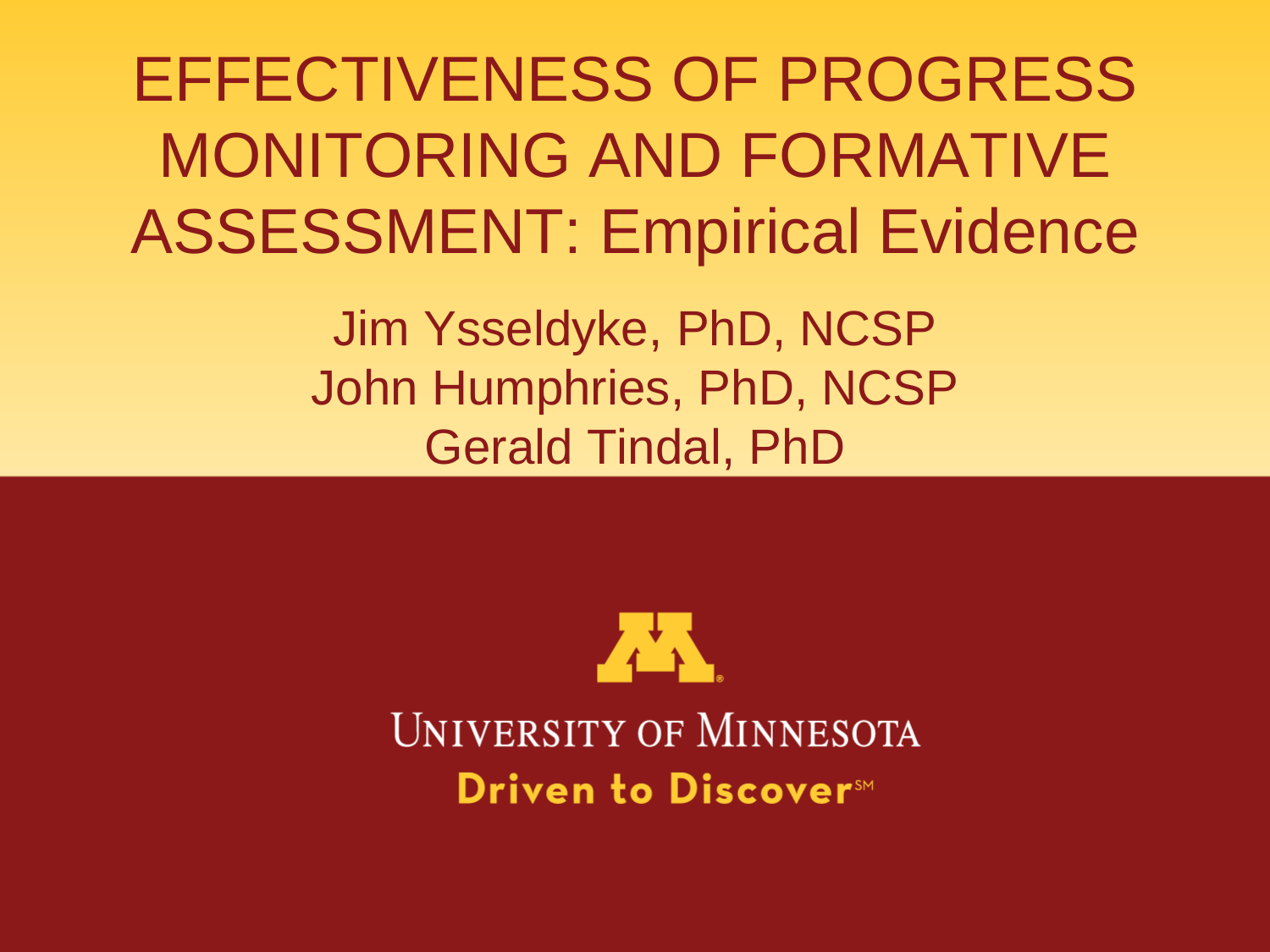#### **Context**

• Progress Monitoring and formative assessment are among the most critical practices in the DBDM and Accountability domain of the NASP practice model

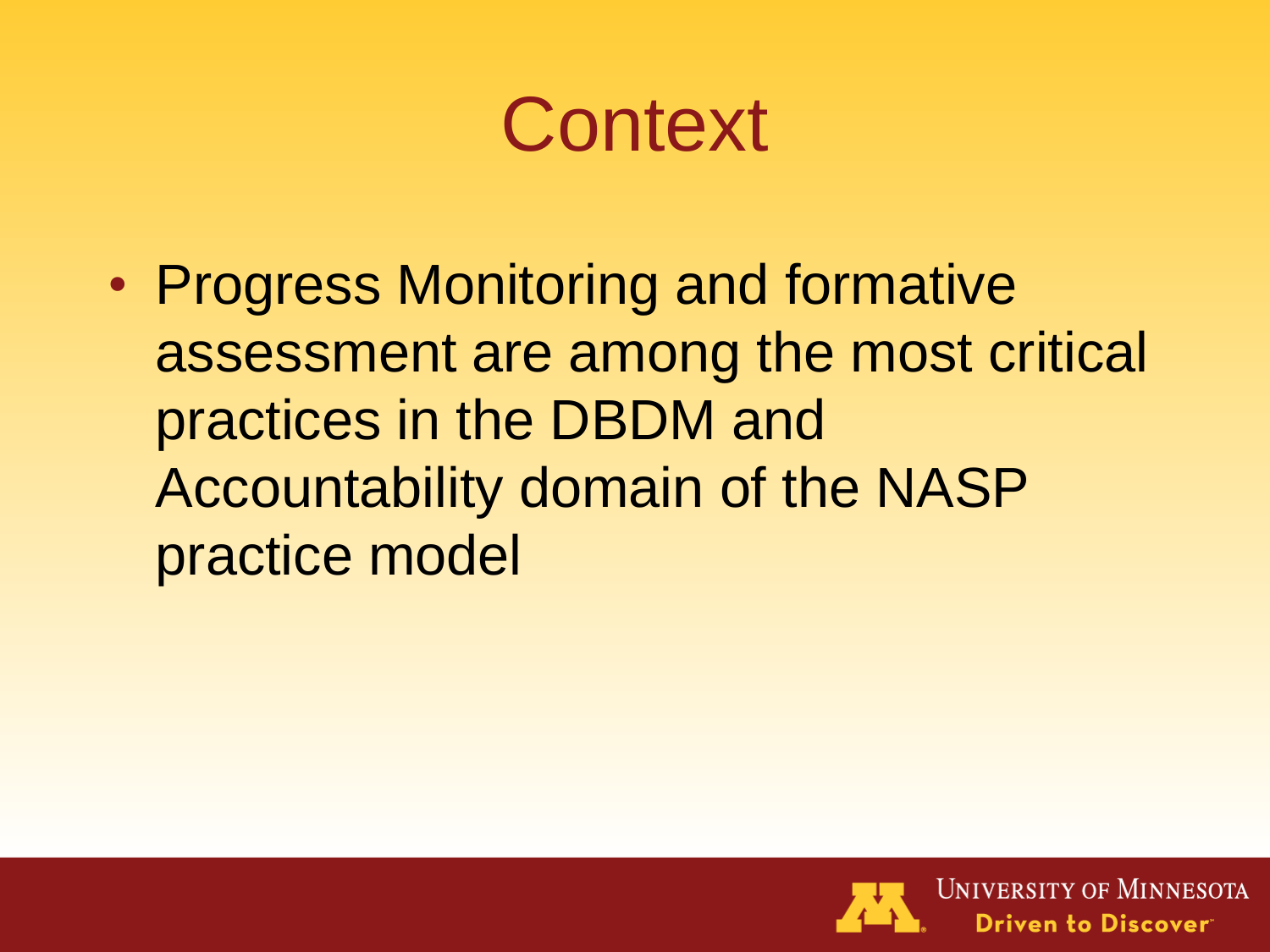#### **Context**

• With RTTT funding of Smarter Balanced and PARCC Assessment consortia there is the added requirement that accountability measures be technologybased.

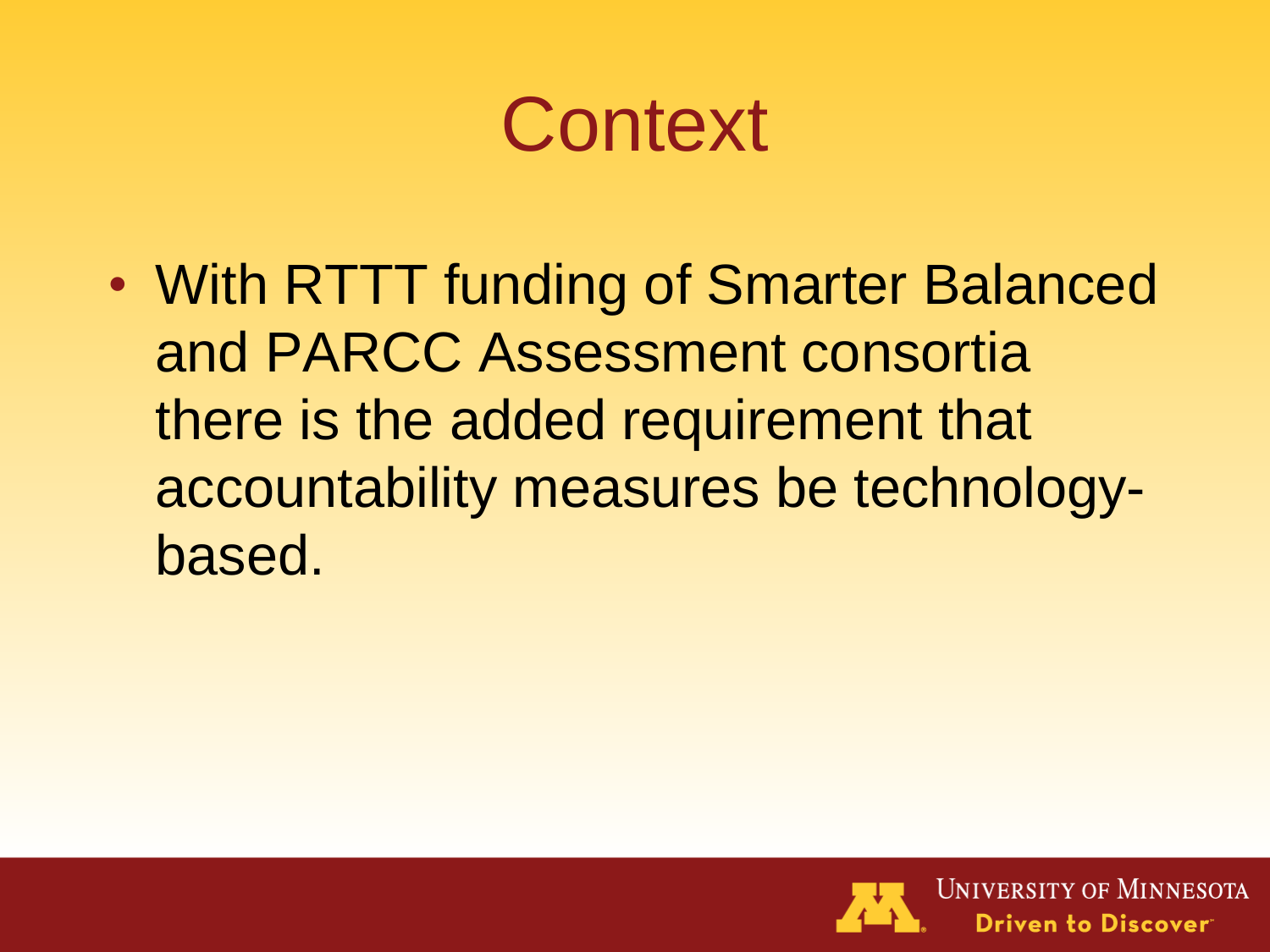#### **Context**

• The requirement is for use of computer adaptive tests to measure general outcomes (as part of state and district accountability assessments) and concurrent use of technology-enhanced systems to monitor student achievement and use of data to plan instructional interventions).

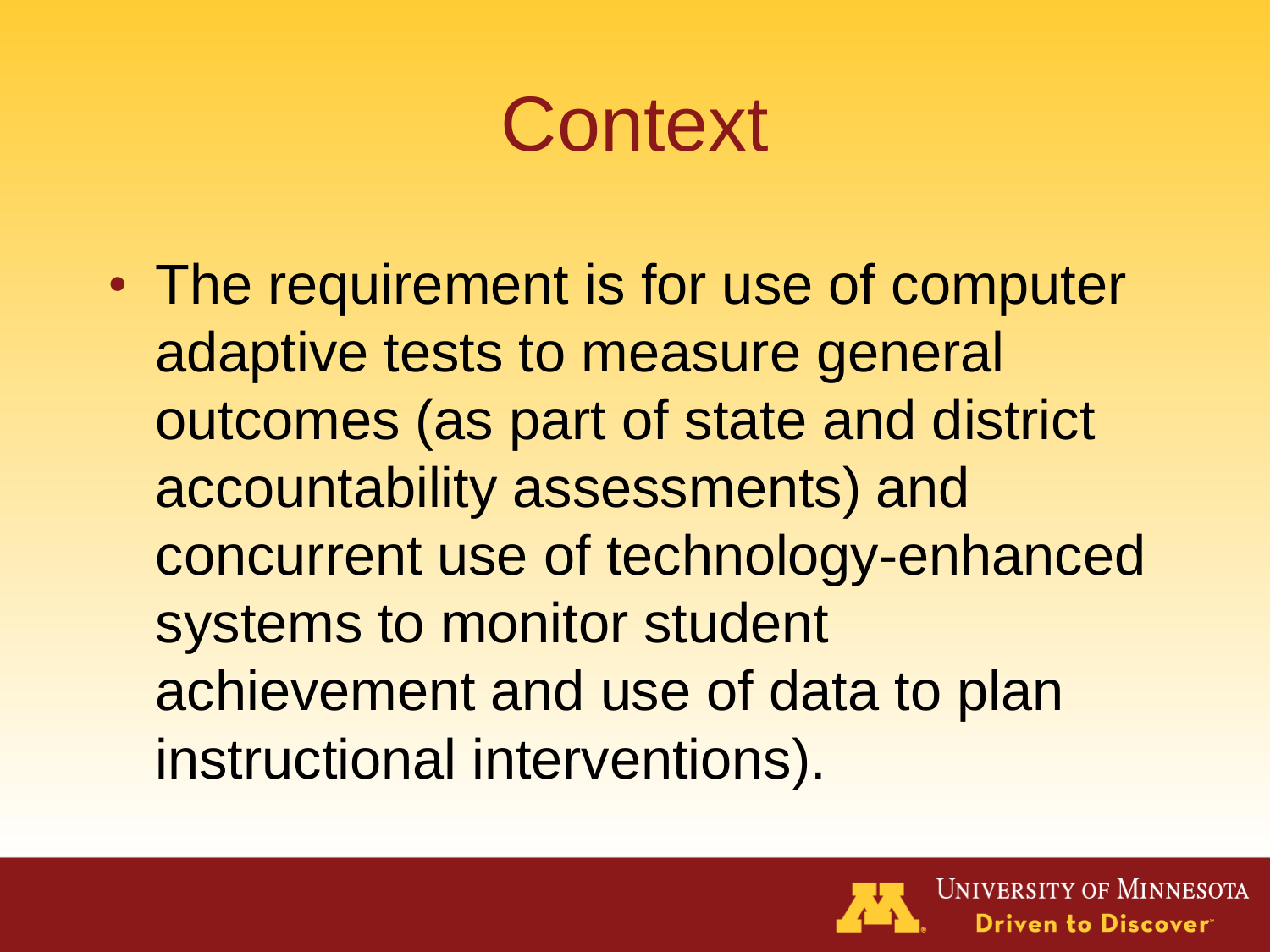# The Difficult Task

• A major bottleneck to improving teaching and learning is lack of information on individual student progress at the classroom level

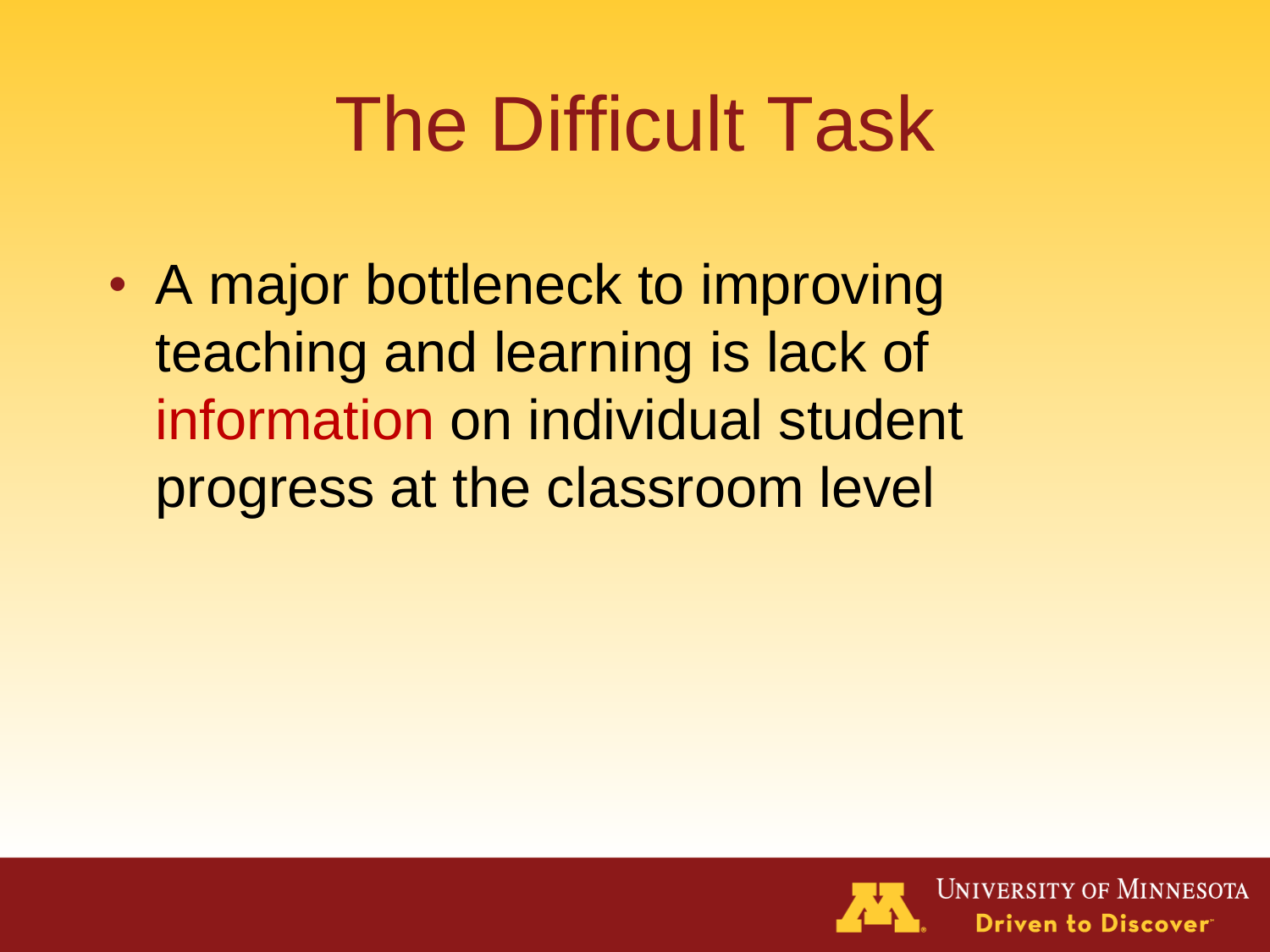## A Fundamental Assumption

• If teachers could monitor instruction (or get the assistance they need in order to do so), could gather or be given the data they need to individualize instruction, and knew how to incorporate evidence-based principles of effective instruction, both level and rate of student performance would improve.

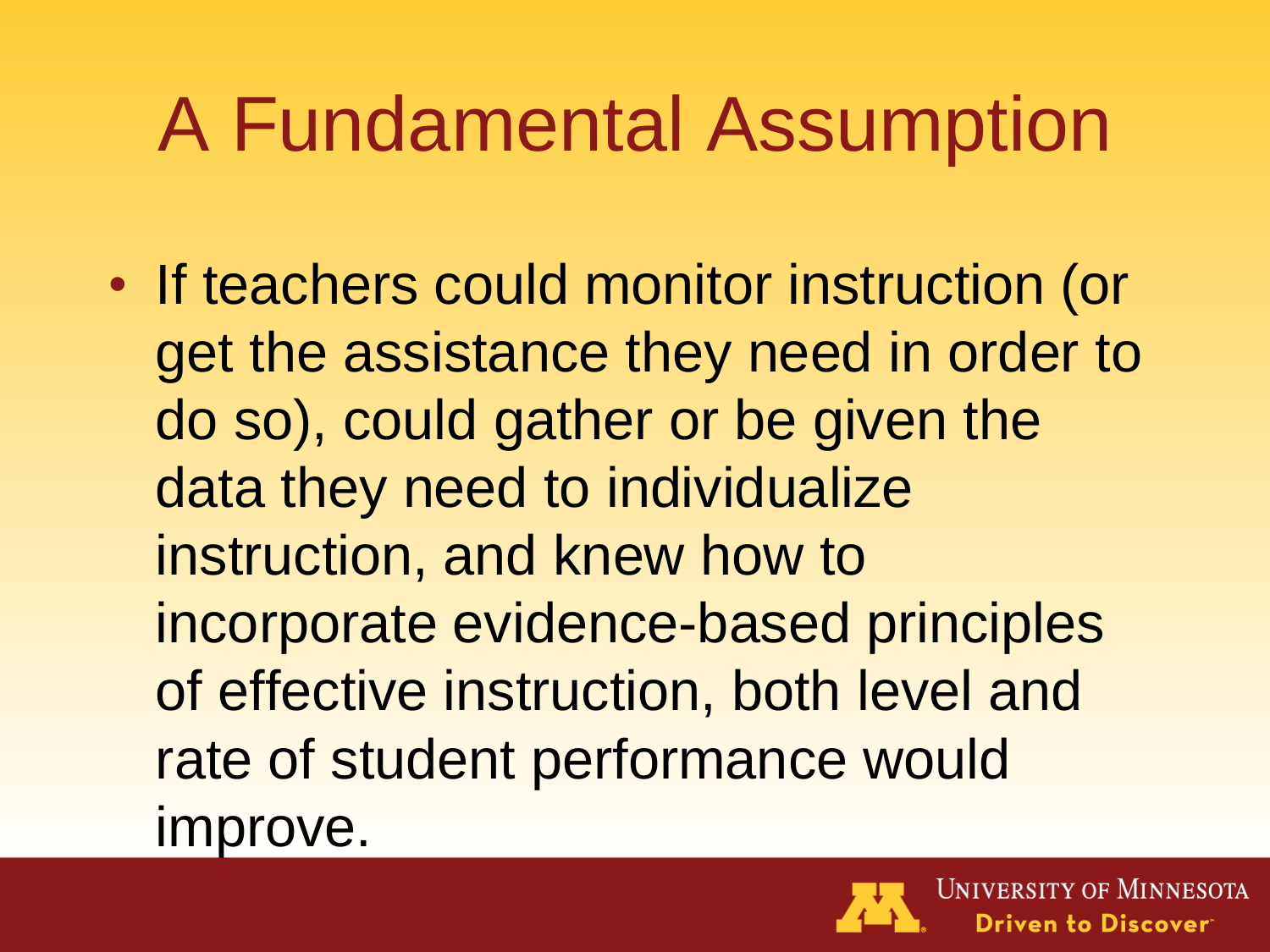#### Argument

• There is no need for them to do this on their own. There are technologyenhanced progress monitoring and information management systems that will do the work for them, and will do so on an entire classroom level or on an individual tier 2 or tier 3 level

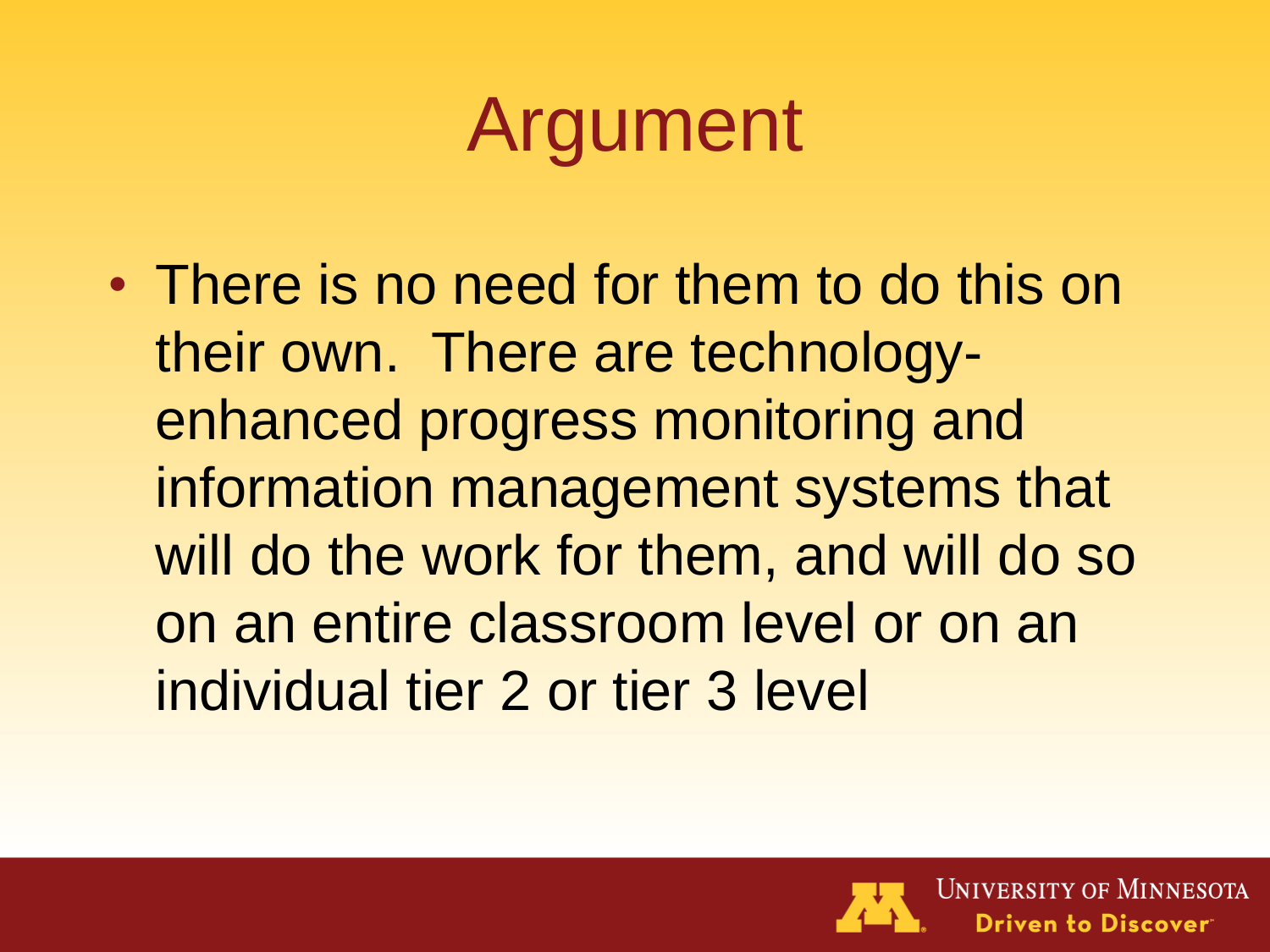## A Test of the Assumption

- I describe several key investigations my colleagues and I conducted over a 15 year period and published in peerreviewed journals in school psychology or related disciplines.
- I summarize key findings of those investigations and review lessons learned.

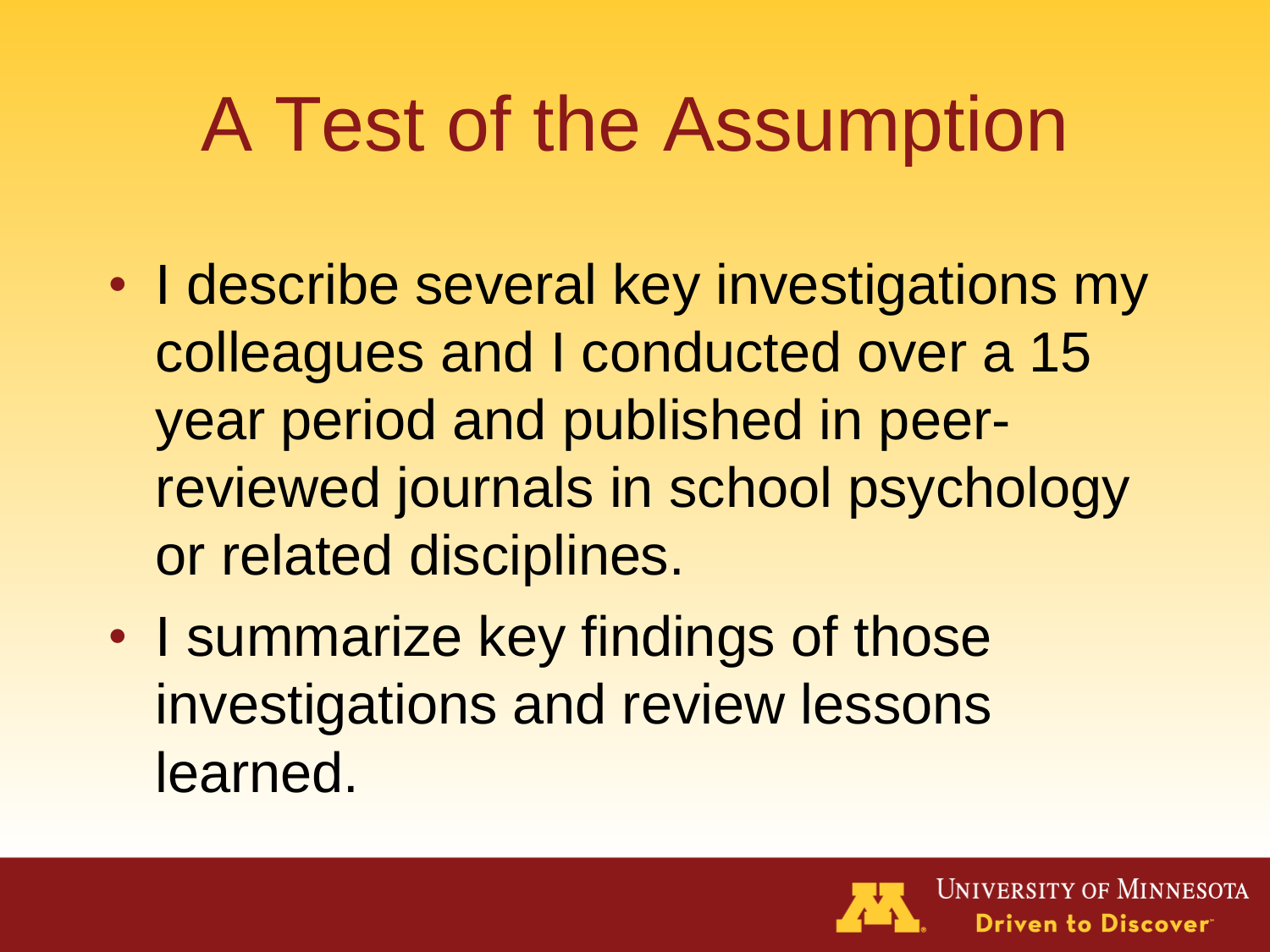# Why Accelerated Math?

• AM is a technology-enhanced progress monitoring and instructional management system that can be used with any curriculum to enable teachers to make decisions about what to teach, and to use data on student performance to modify or adapt their instructional approach (individualize instruction)

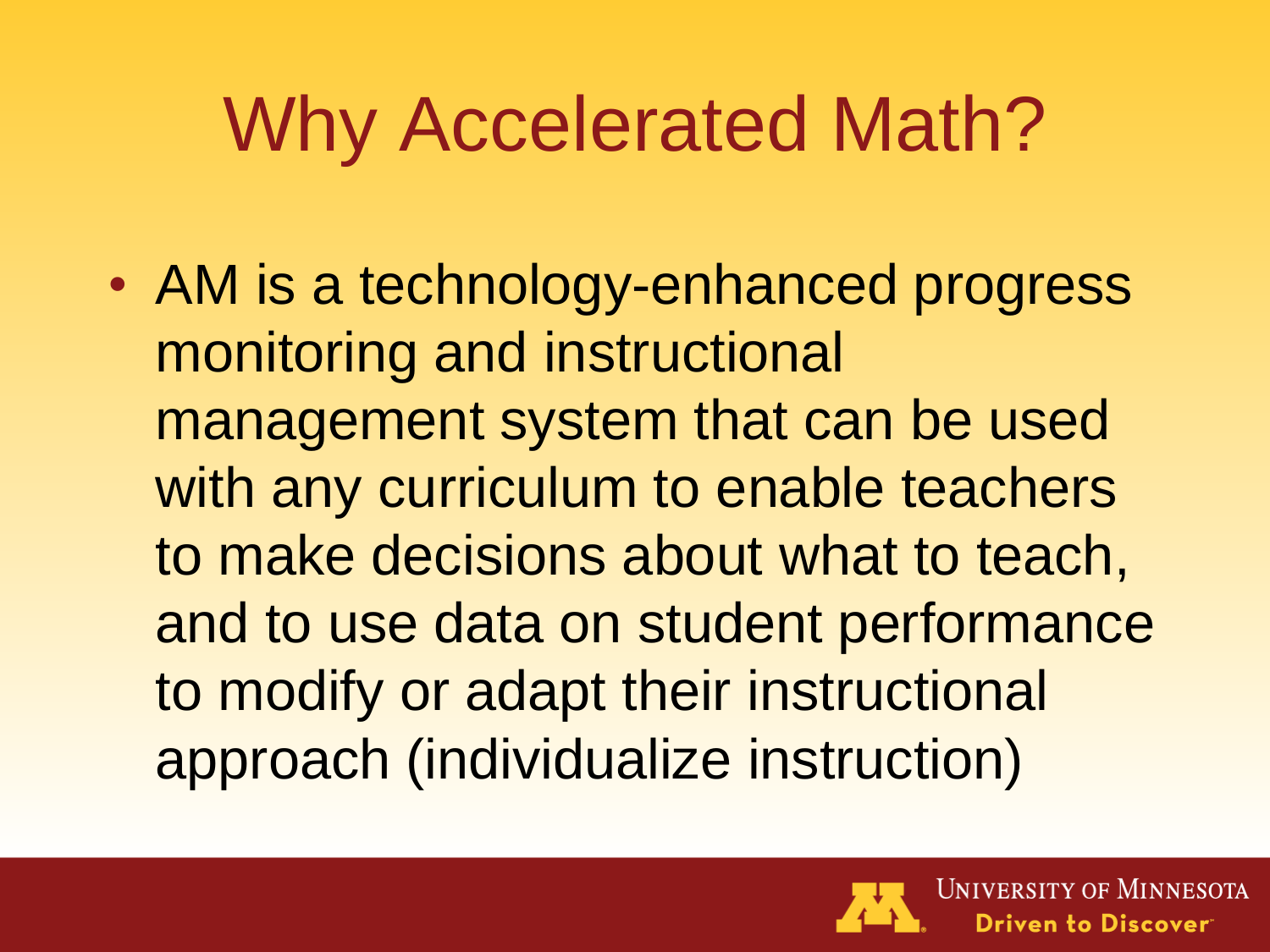# Why Accelerated Math?

• AM incorporates what we know about effective instruction (e.g., match, feedback, engaged time) into progress monitoring so one has both a progress monitoring and instructional management system

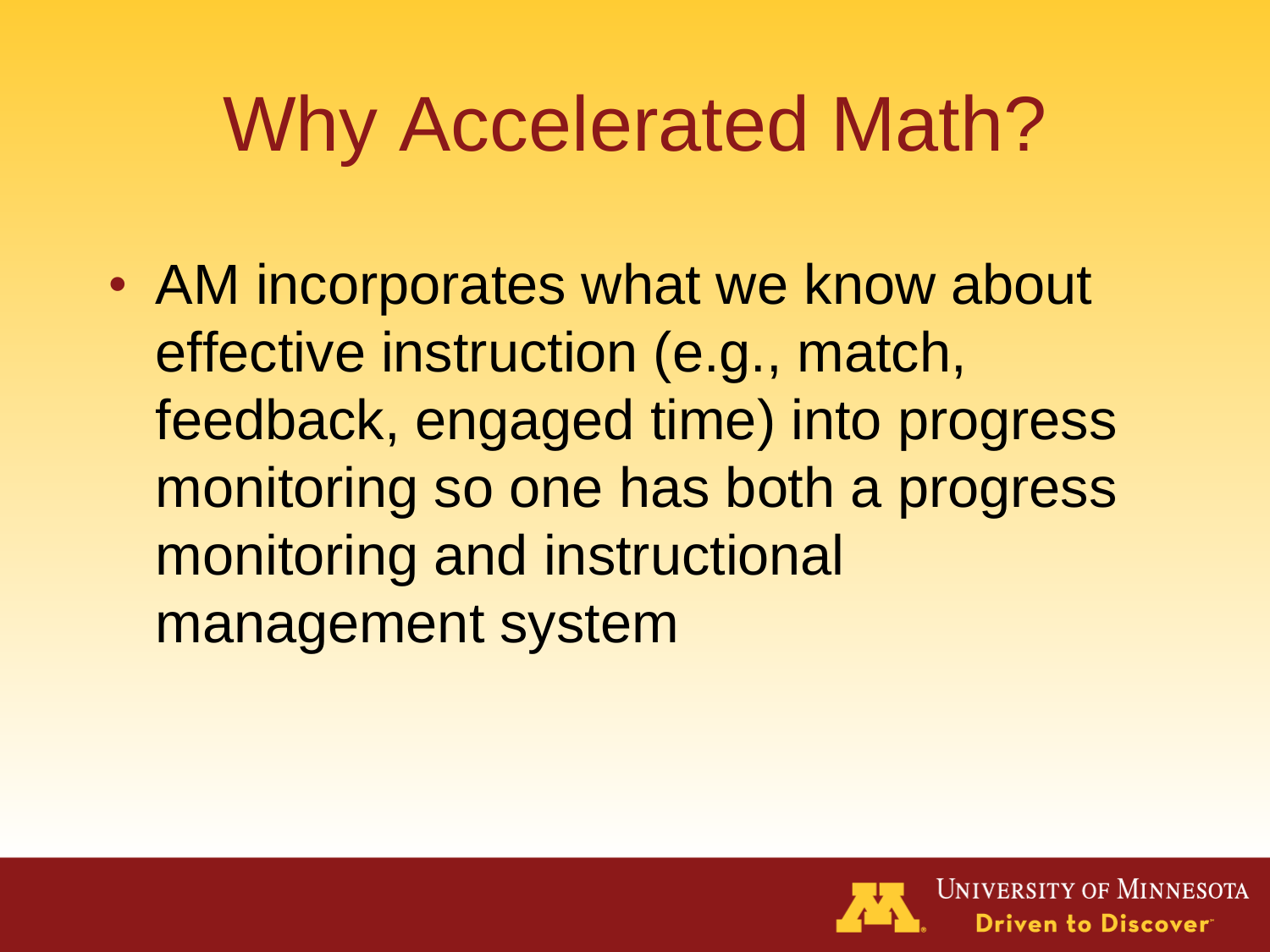# How AM Works

- Technology-enhanced monitoring system
- Used with any existing curriculum
- Students are pre-tested using STAR Math and instruction and practice are matched to their level of skill development (ZPD).
- Keeps track of individual students' daily activities
- Provides immediate feedback to students and teachers through individual or class diagnostic reports

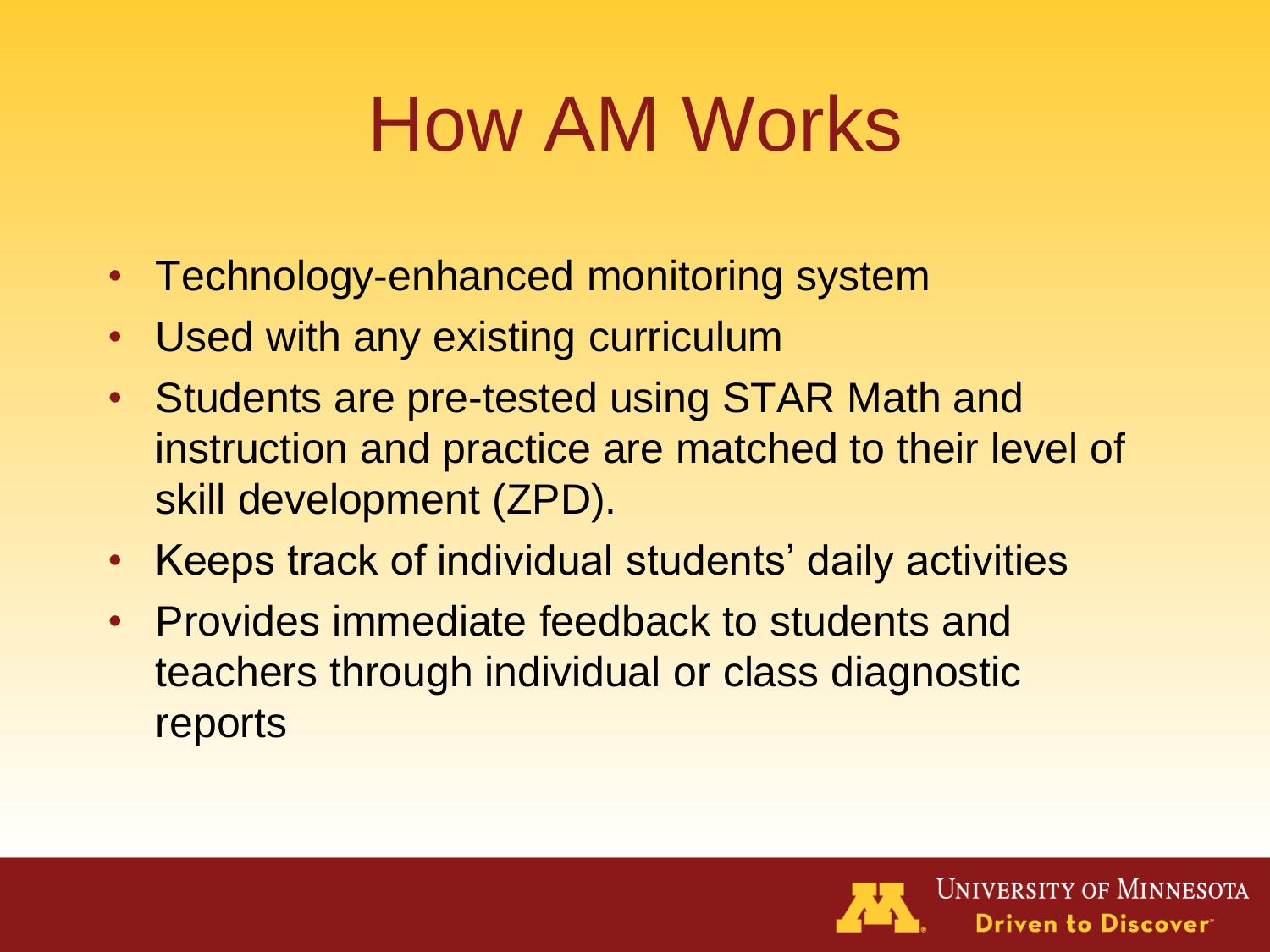# How AM Works

- Alerts teachers when students are having difficulty with specific assignments and provides enables adaptive instruction
- Monitors student achievement and gives teachers the information they need to differentiate and adjust instruction

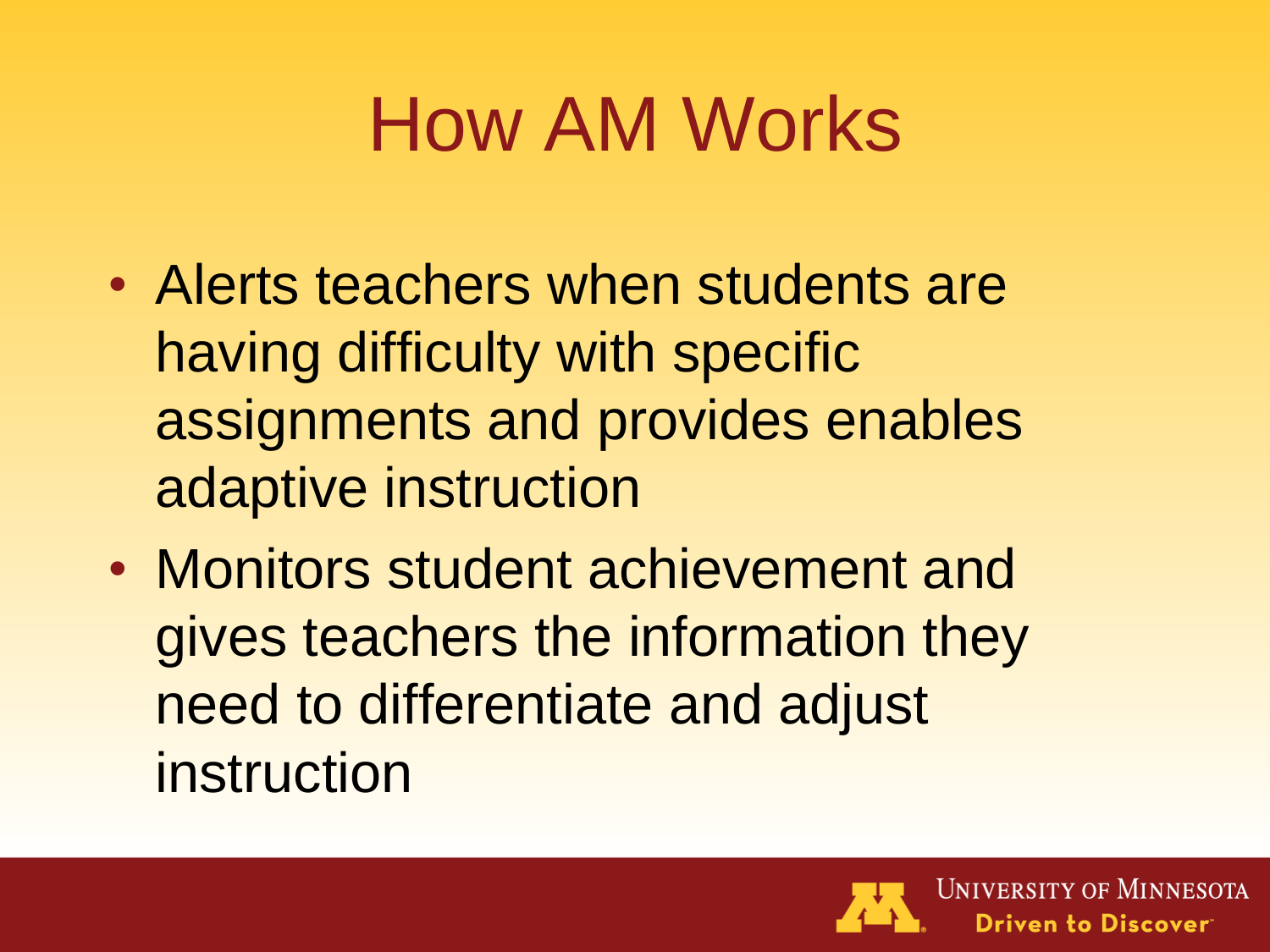#### AM Steps

- Students are given problem sets to practice with or without teacher or peer assistance, record their answers on a scan sheet, and scan their work at a computer work station.
- AM software instantly scores, records student performance, updates teacher record books, creates teacher reports, creates immediate student feedback reports, and generates next assignment.

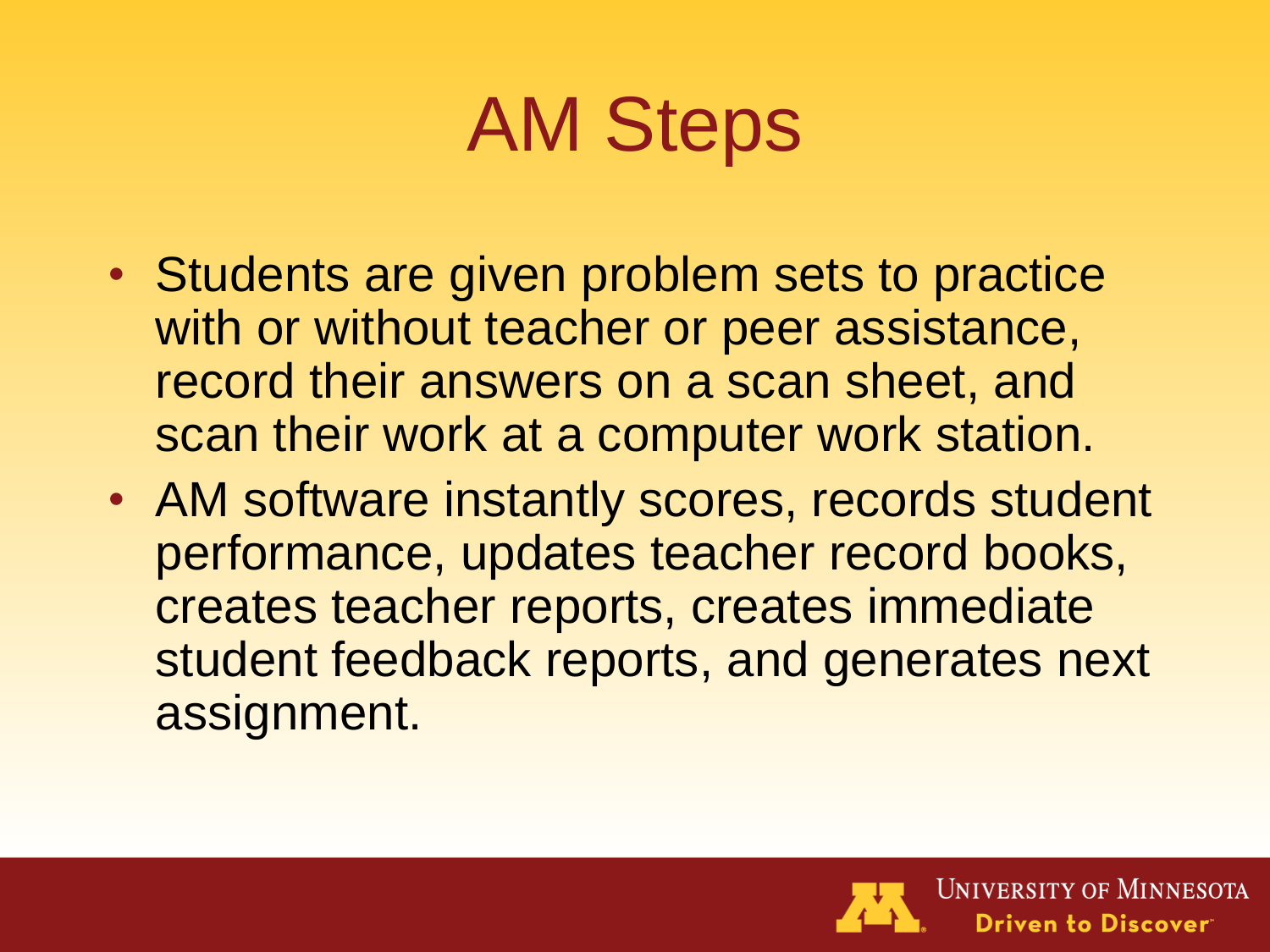#### AM Steps

- Mastered objectives are spiraled back for immediate skill maintenance and "banked" for testing student competence. Non-mastered objectives are paired with new objectives for additional practice and instruction.
- Teachers receive daily a "status of the class" report showing specifically where each student is in math instruction. The report "flags" students experiencing difficulty and indicates places to intervene.

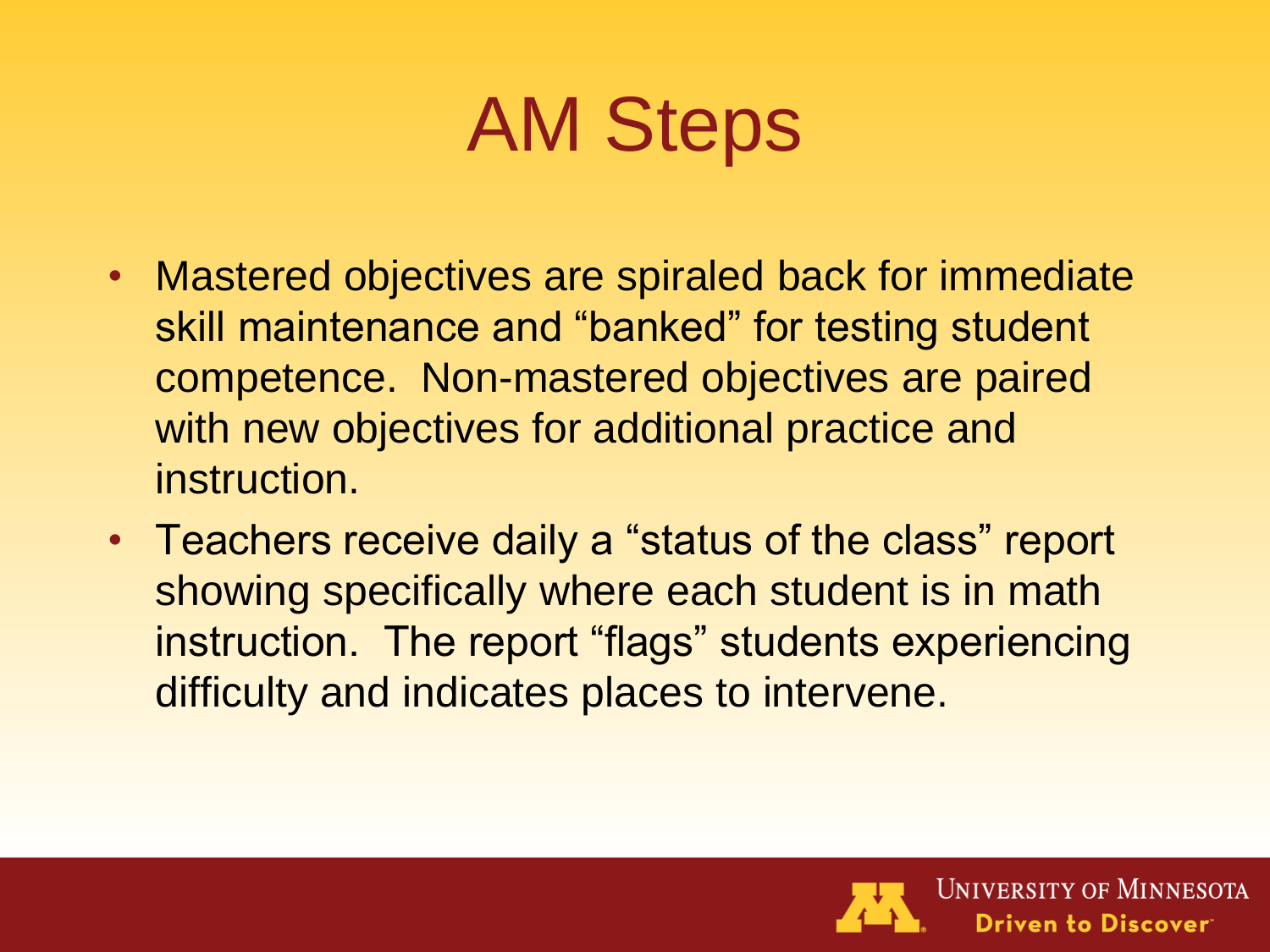Our Studies of the Accelerated Math Technology-Enhanced Progress Monitoring System

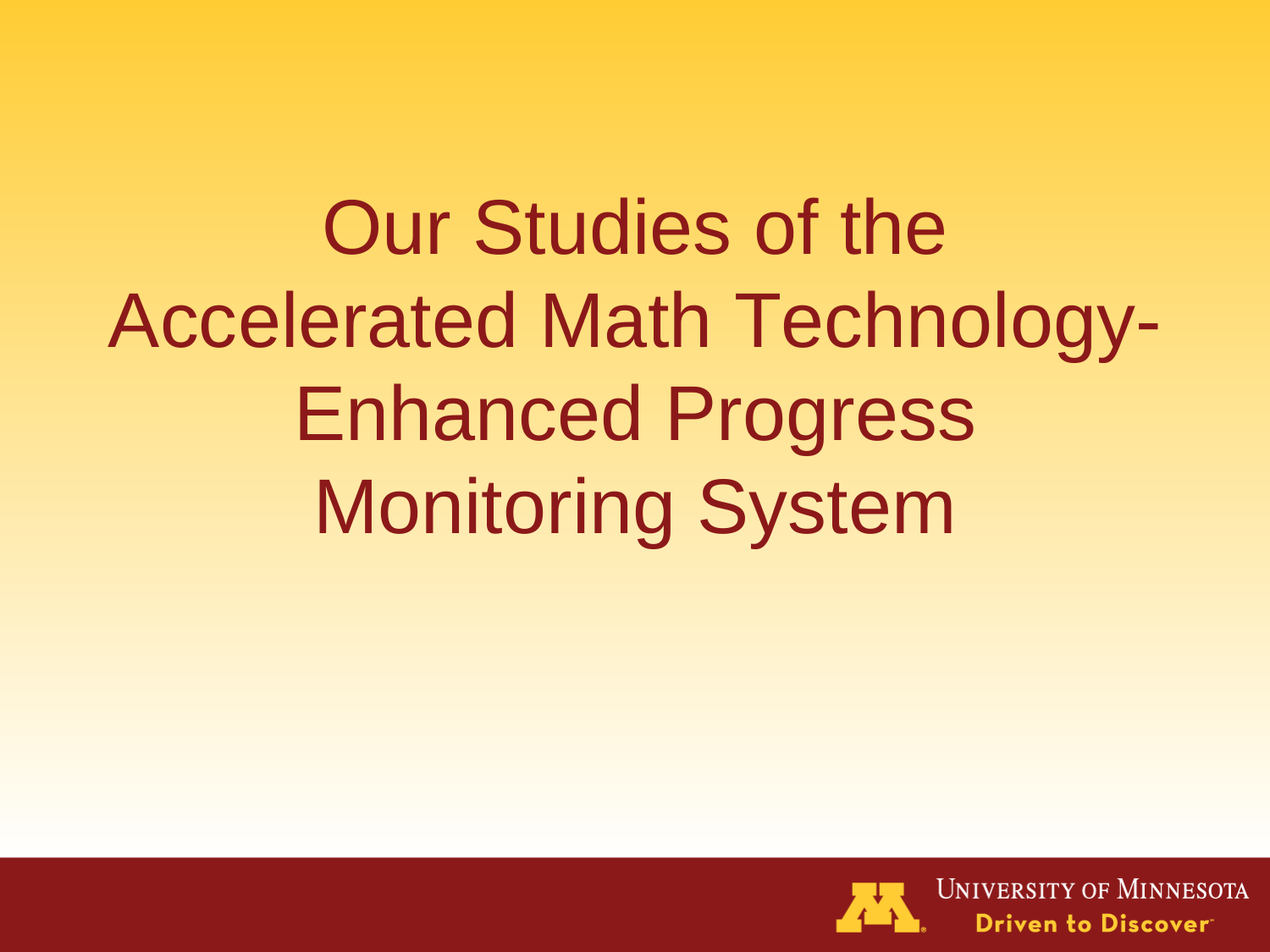- Mandated summer school
- One year investigation of effectiveness of progress monitoring/instructional management system.
- One year investigation focused on changes in classroom ecology (quantitative and qualitative changes) using E-BASS and TIES-2

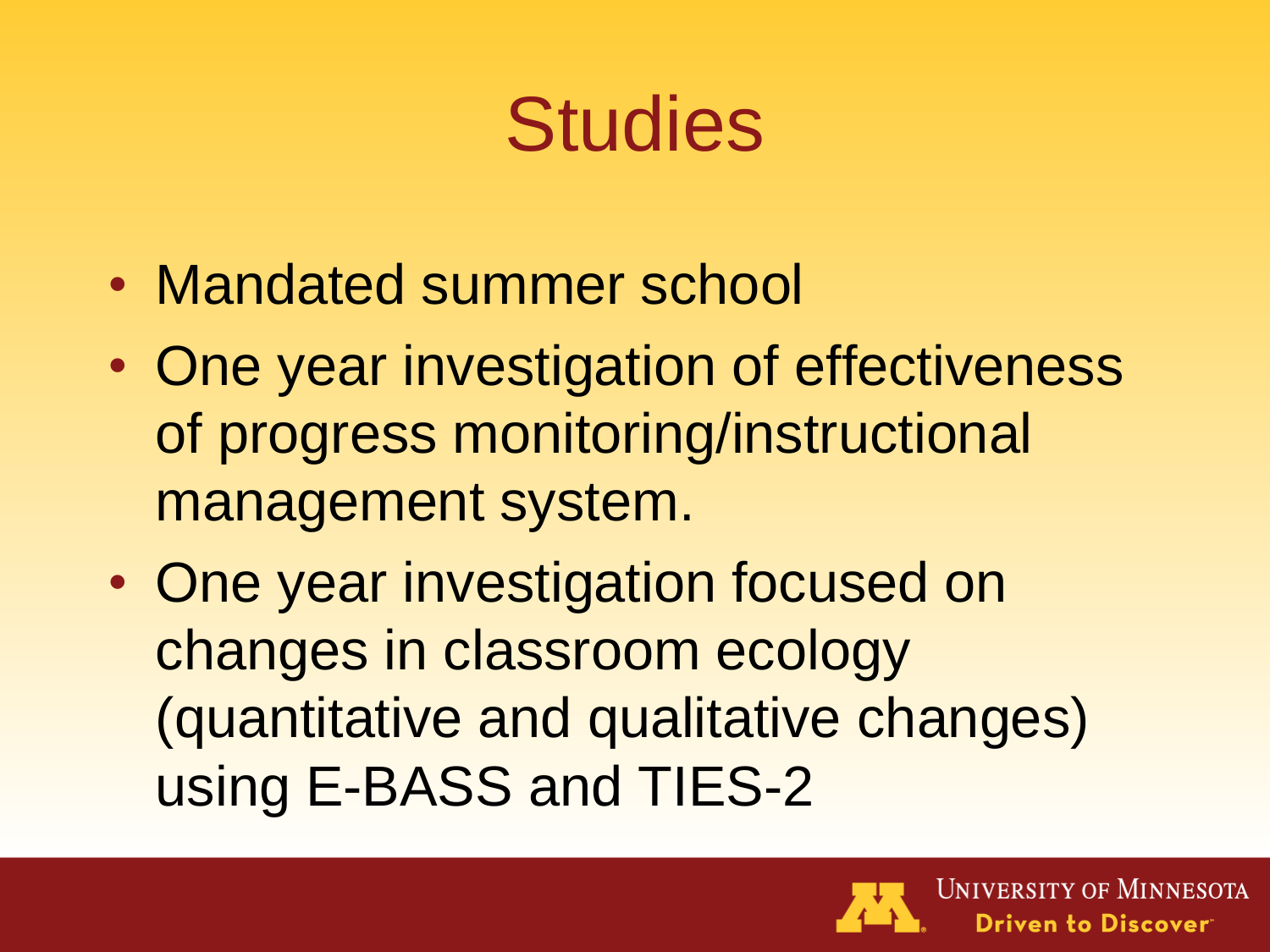- Six month examination of effects of intervention integrity
- Five month experimental study (Ysseldyke & Tardrew)
	- 2202 students enrolled in 125 classrooms (67 experimental and 58 control) in 47 schools in 24 states
		- 1072 Experimental
		- 1130 control

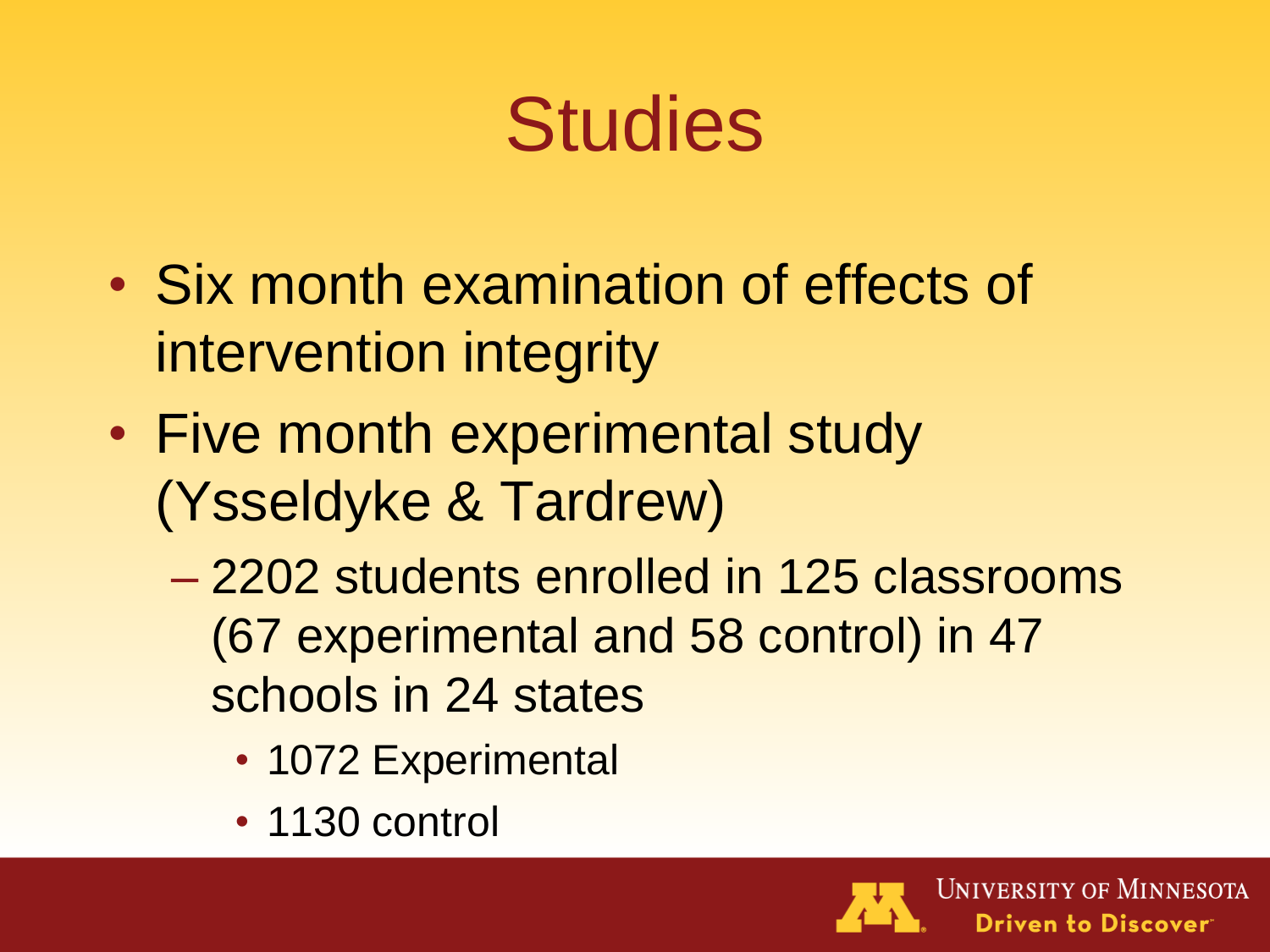- Subgroup analyses comparing gifted/talented to non-gifted/talented and Title I to non-Title I.
- Two year randomized-control experiment (Ysseldyke & D. Bolt) in 133 classrooms in 9 schools, in 8 districts in 8 states)
	- 2645 students in experimental group

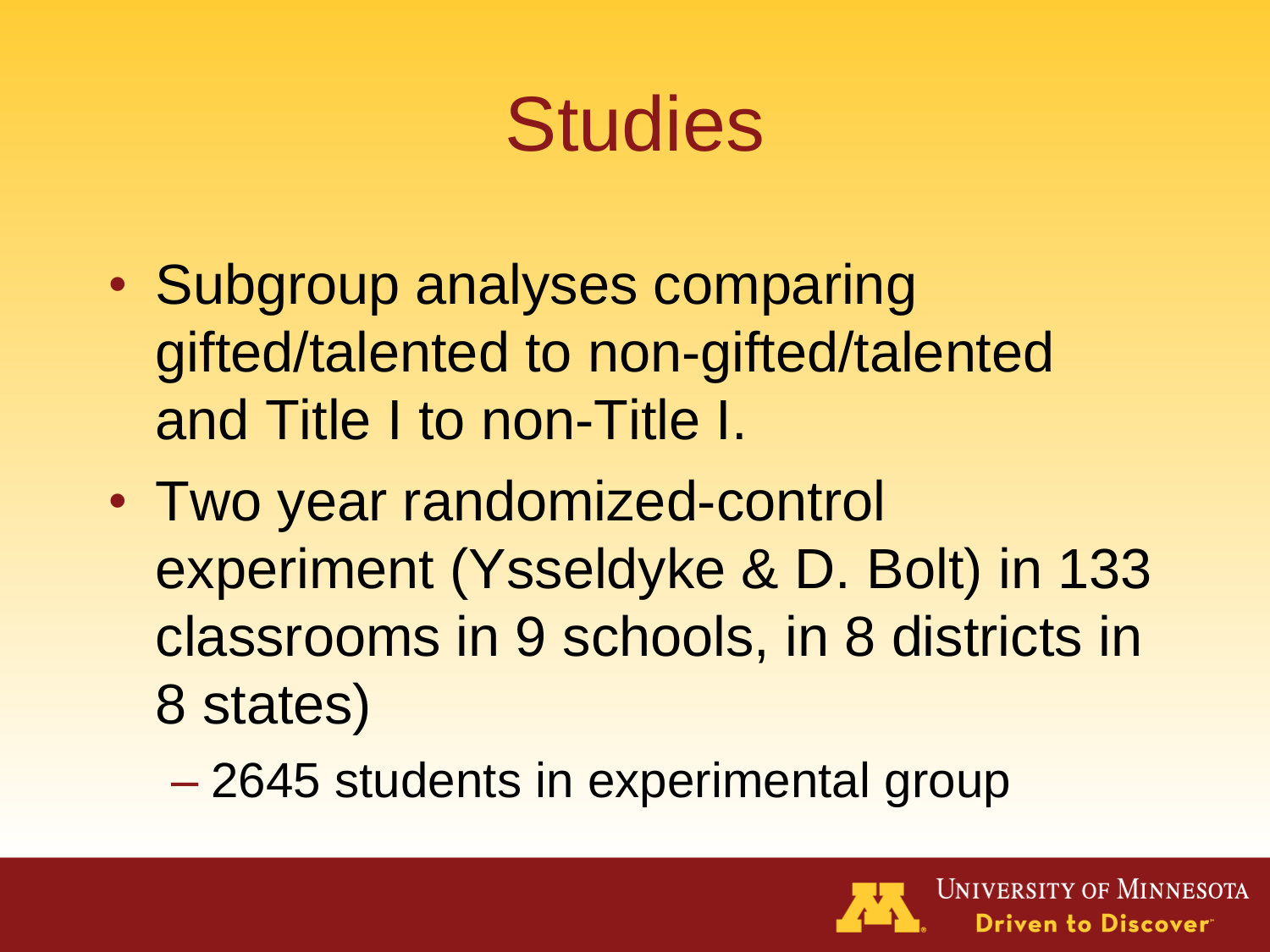• Study of the relationship between gains on progress monitoring measure and performance on a state accountability test

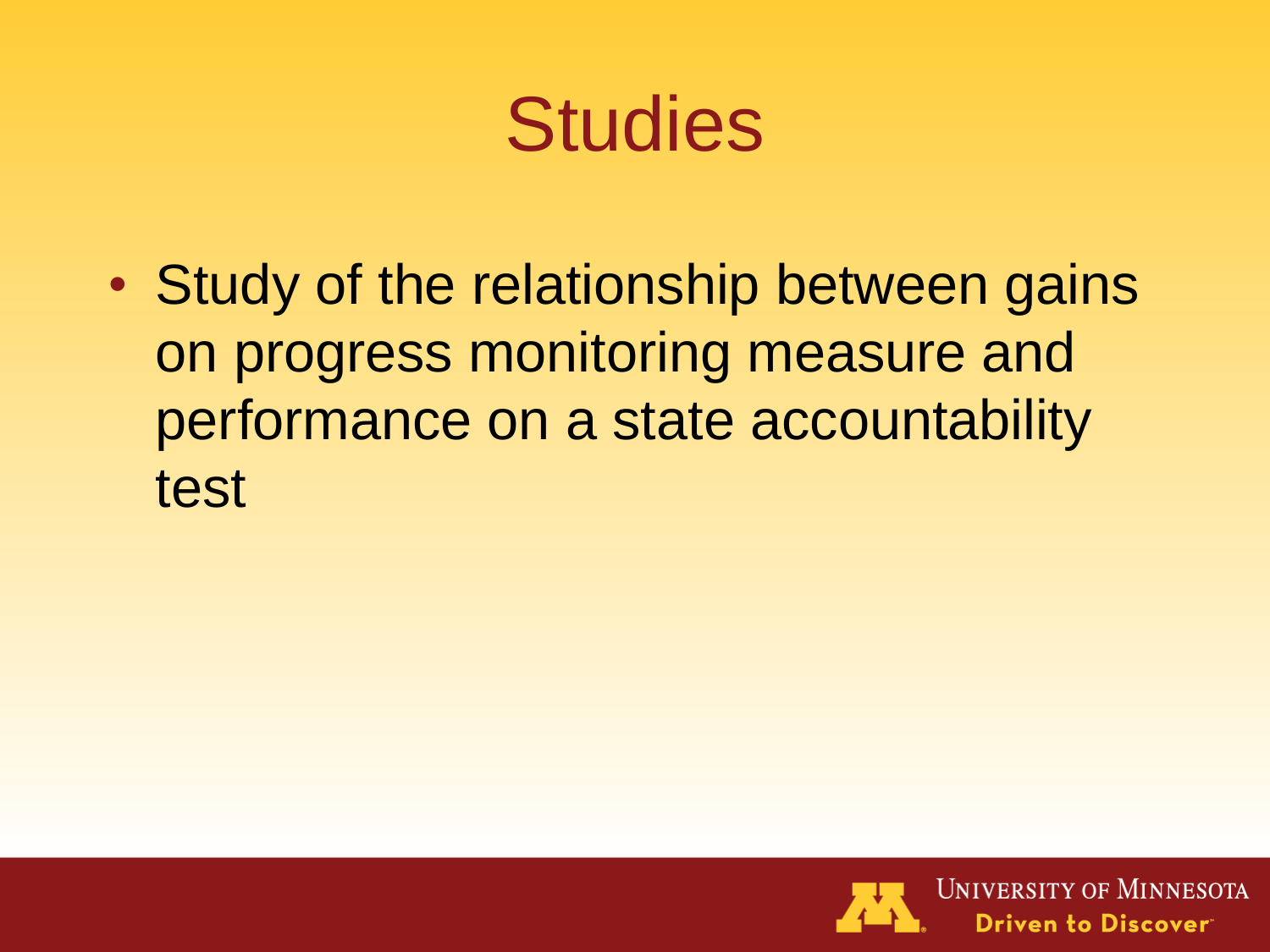• Two year investigation of variability, sustainability and implementation integrity (D. Bolt, Ysseldyke & Patterson) among teachers. 1,397 students in classrooms of teachers who implemented the program over two years.

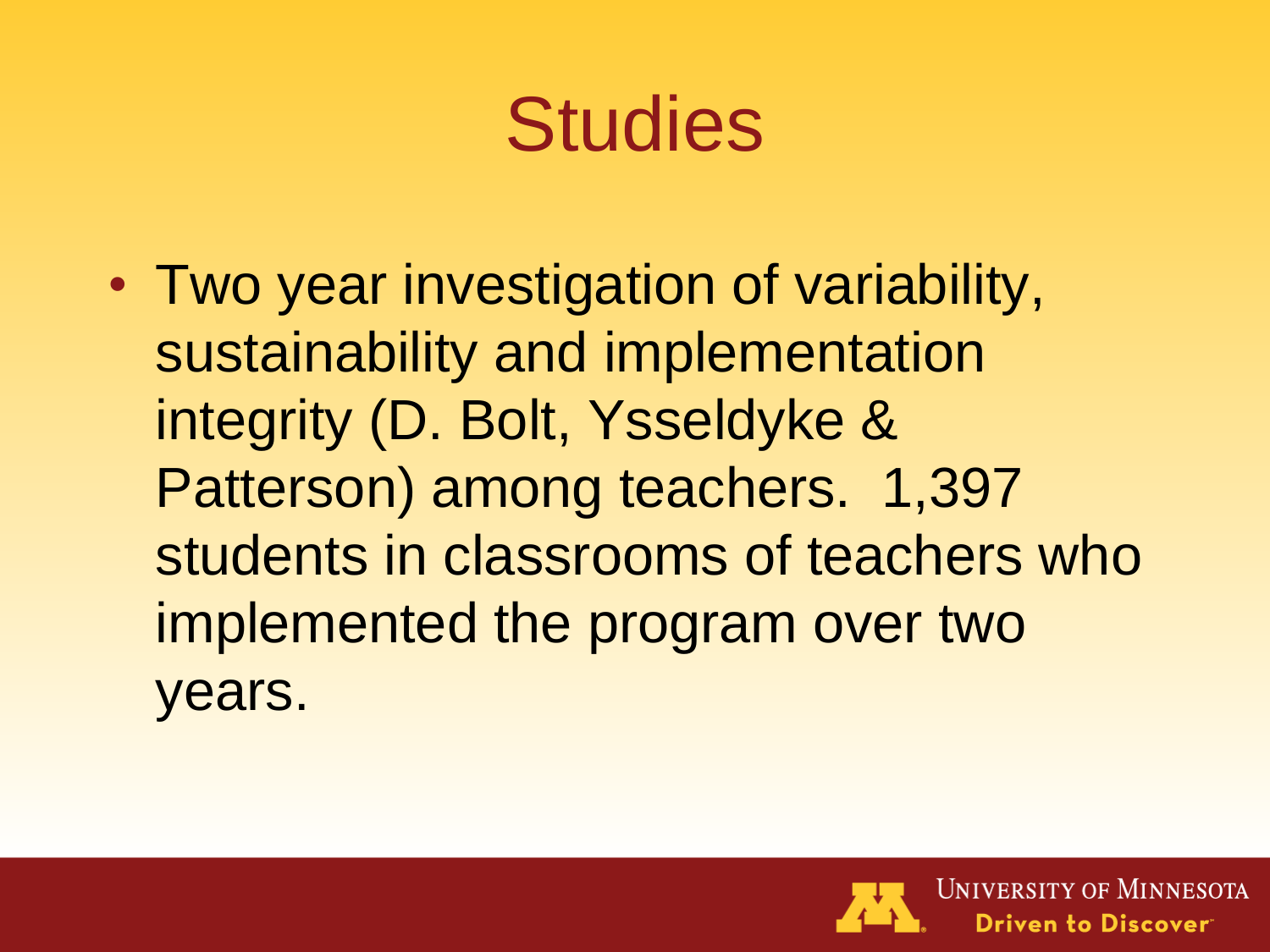- Students who had failed state and district tests and attended an intensive summer school program gained more in 6 weeks than in the previous entire academic year (5.75 NCE).
- Across all studies students who participated in AM gained significantly more than those who did not as assessed by multiple math measures (STAR Math, NALT, Tera Nova, MBST).

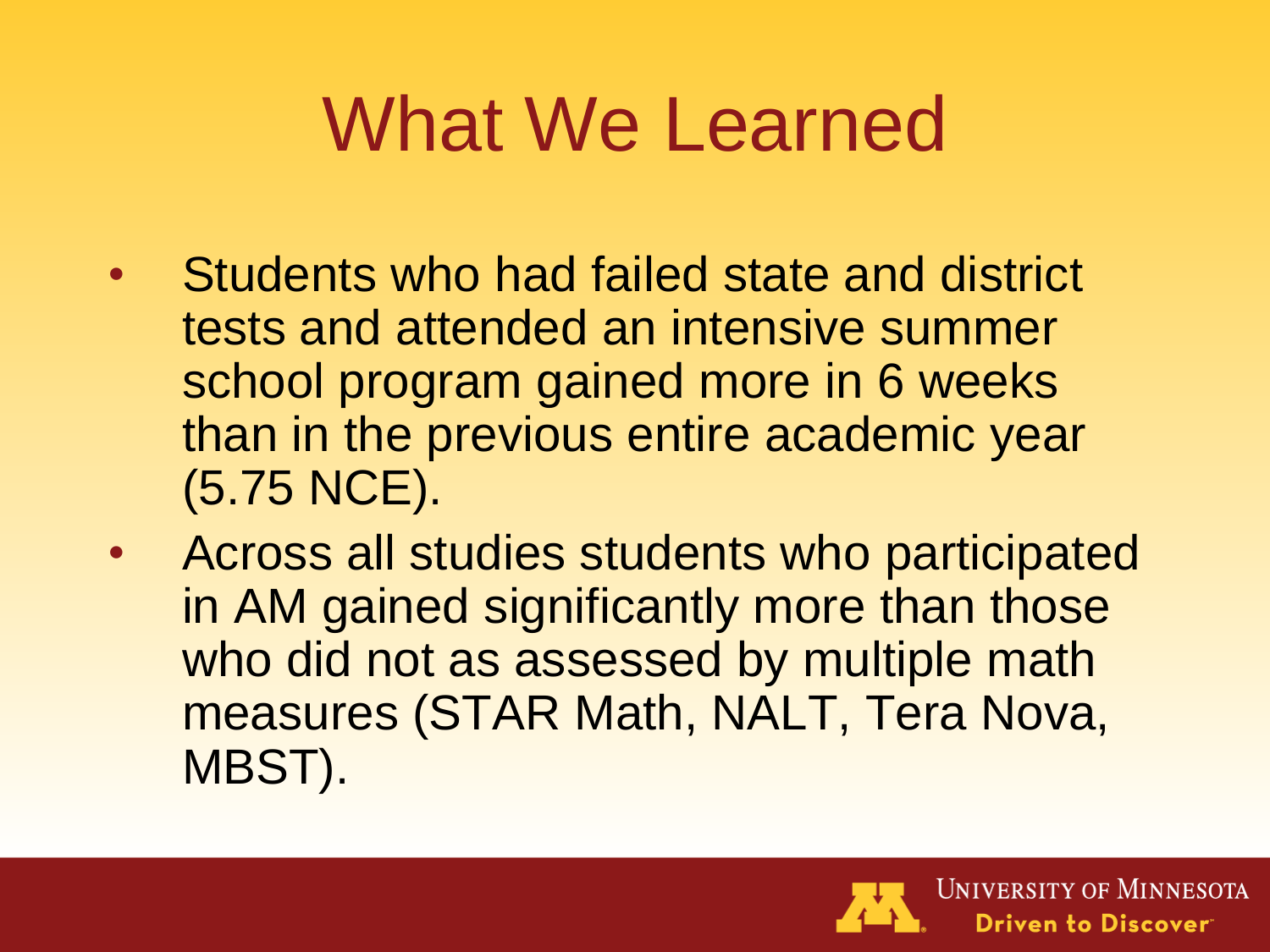- Low-, middle-, and high performing students who participate in AM significantly outperform those who do not.
- Application of AM results in significant positive changes in the instructional ecology (more cognitive emphasis, individual instruction, informed feedback, increased monitoring of student performance and progress, more adaptive instruction, etc.)

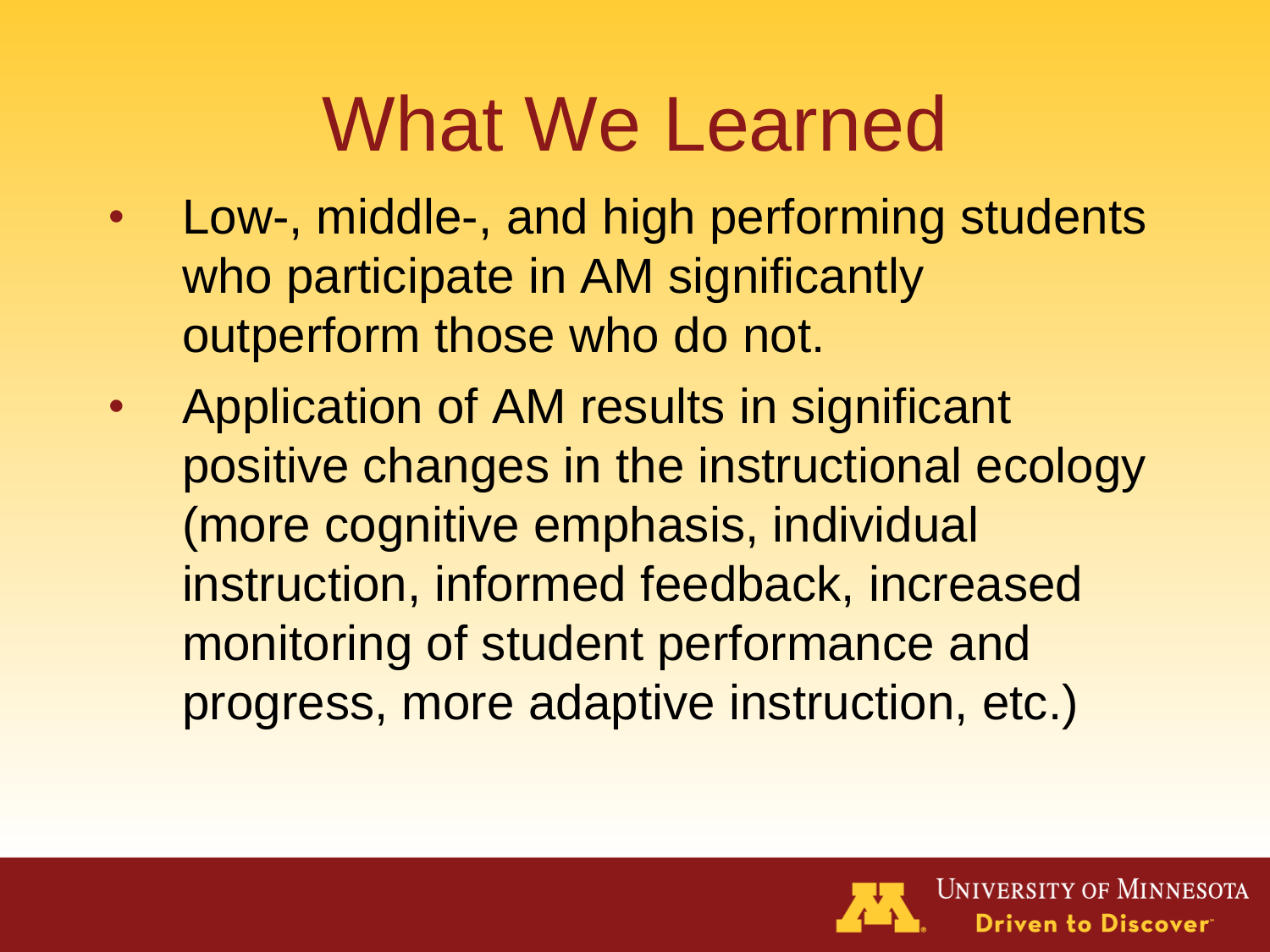- More active academic responding and less task management time as measured by ecobehavioral assessment instruments (E-BASS).
- Intervention integrity is critical. When teachers implement the program as intended, gains are far greater than when this is not the case.

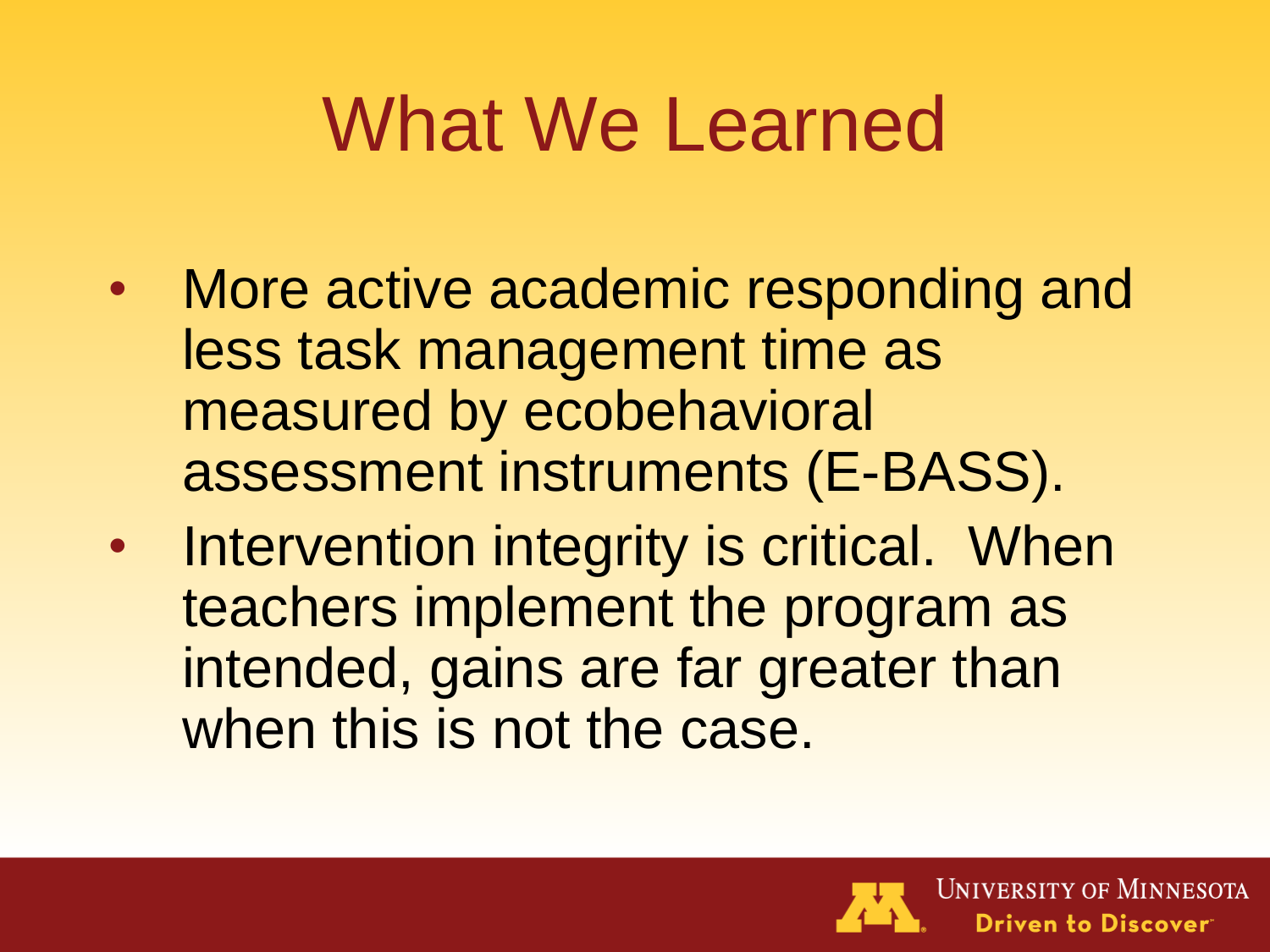- At grades 3, 4, 5, and 6 students in classrooms in which teachers used AM gained significantly more in math than in control classrooms (p < .05)
- At grades 7-10 students in experimental group out-performed those in the control group, though not significant

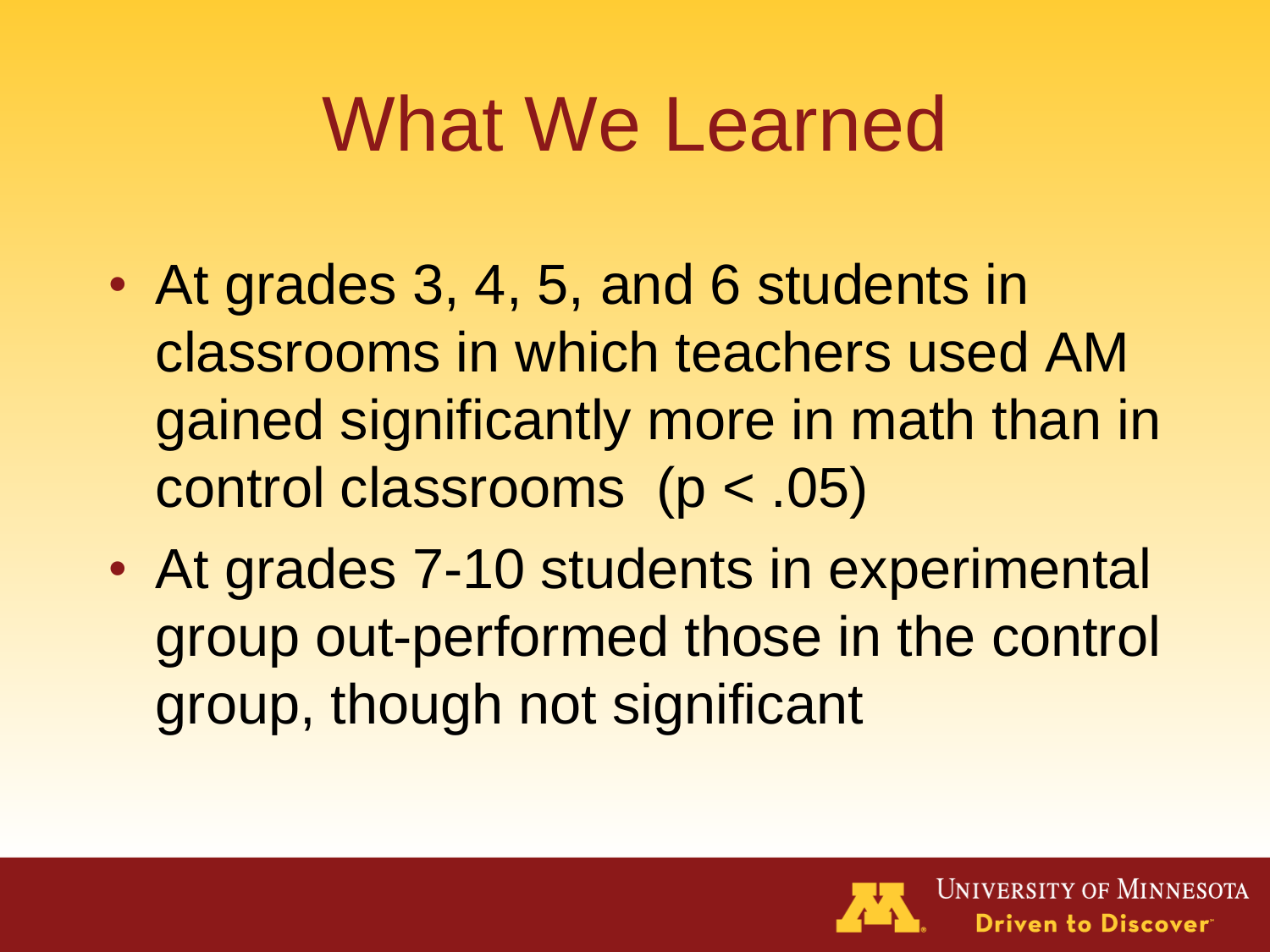# GE and Percentile Rank **Gains**

• At every grade there were large differences in grade equivalent score and percentile point gains between students in the experimental and control groups

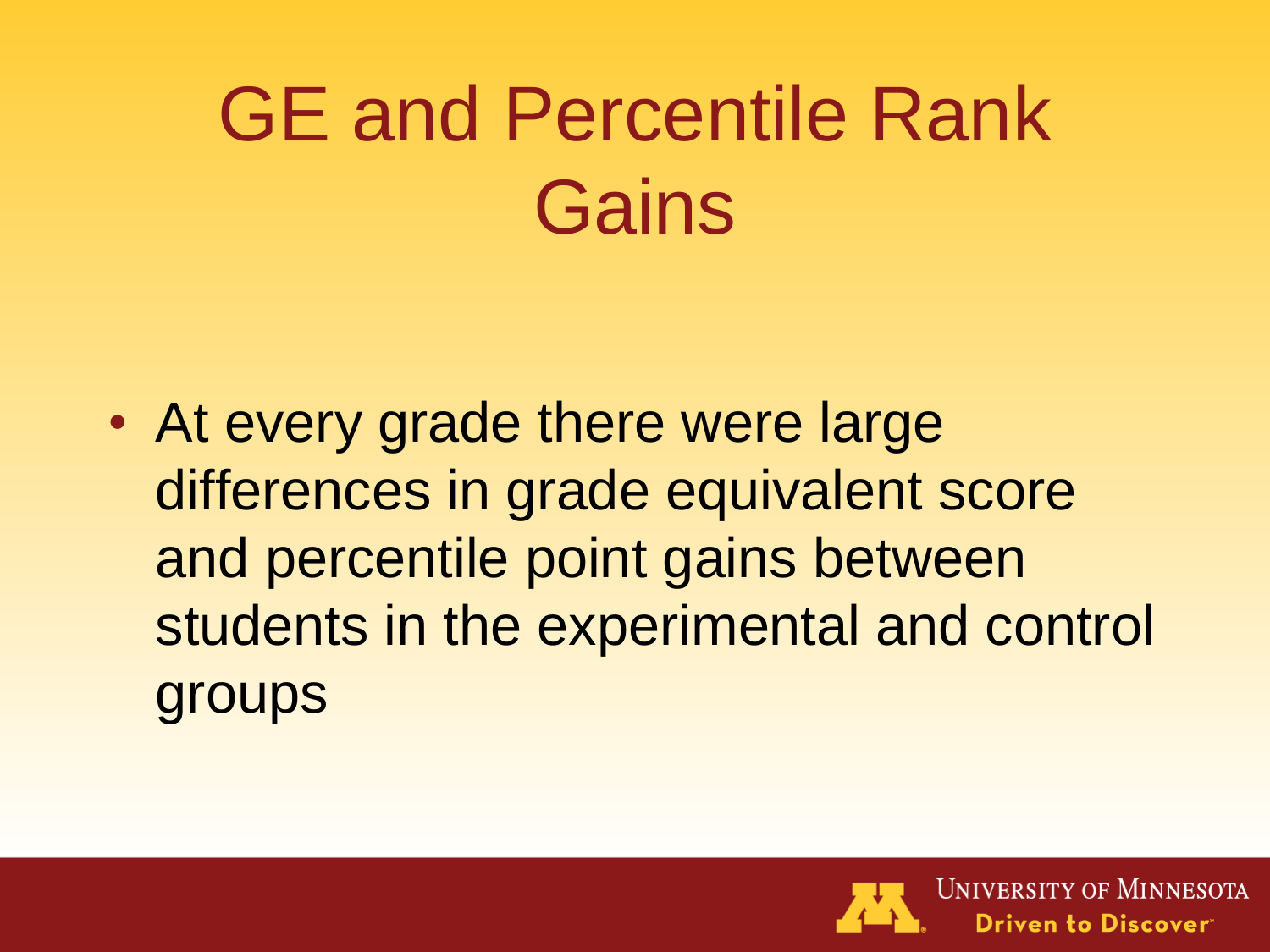#### Additional Findings

- Gains were consistent across low, average, and high-performing groups
- There was considerable variability in student performance
- Level of implementation had a definite, significant effect on gain in math performance across the entire sample

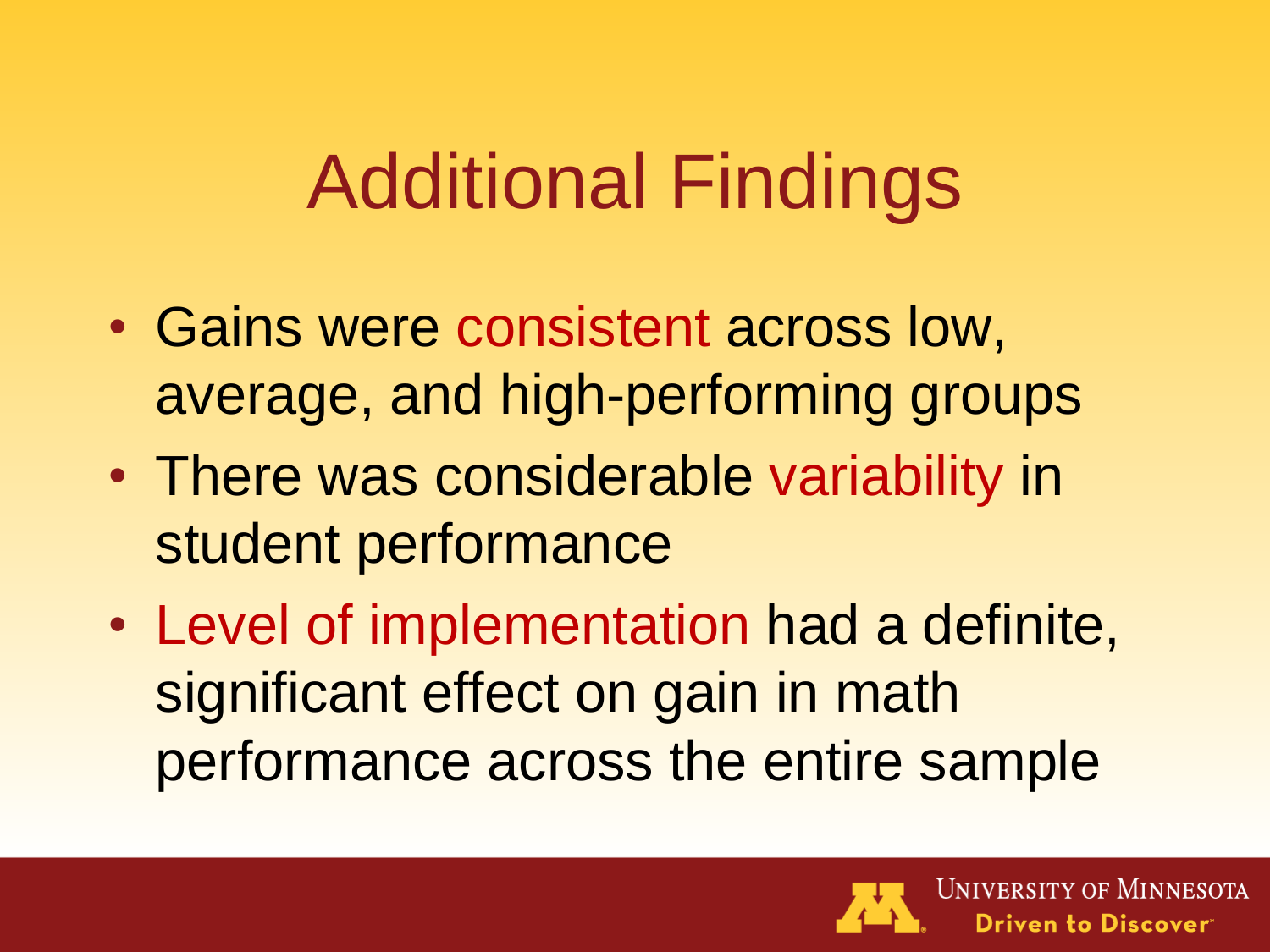#### Additional Findings

• There is a strong positive relationship between gains on a progress monitoring measure (AM) and performance on a state accountability test.

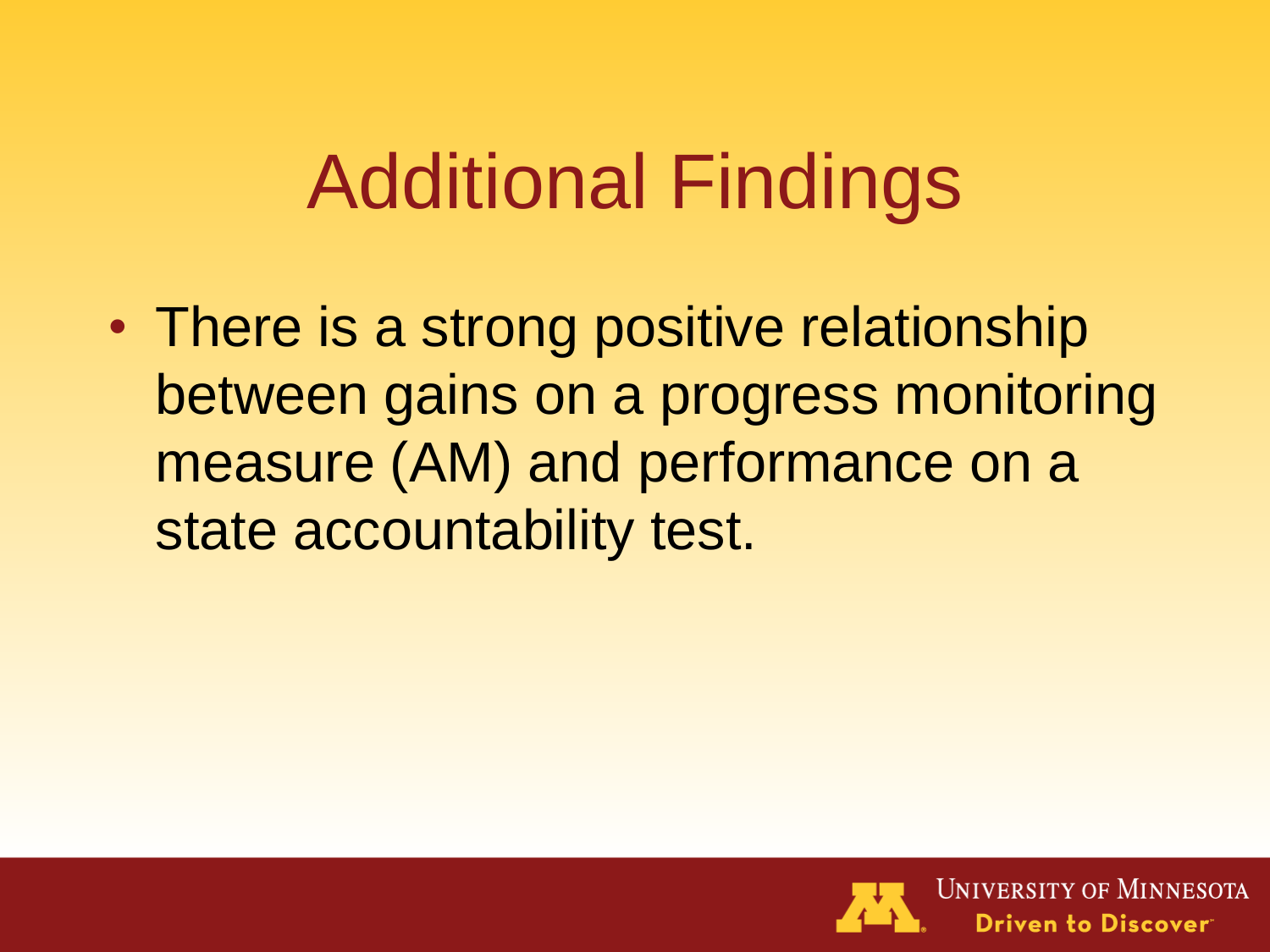### Additional Findings

- Considerable variability among teachers in their implementation of the program
- Teachers were able to sustain the program over a two year period of time
- When teachers implemented the program with integrity over two years gains were highly significant

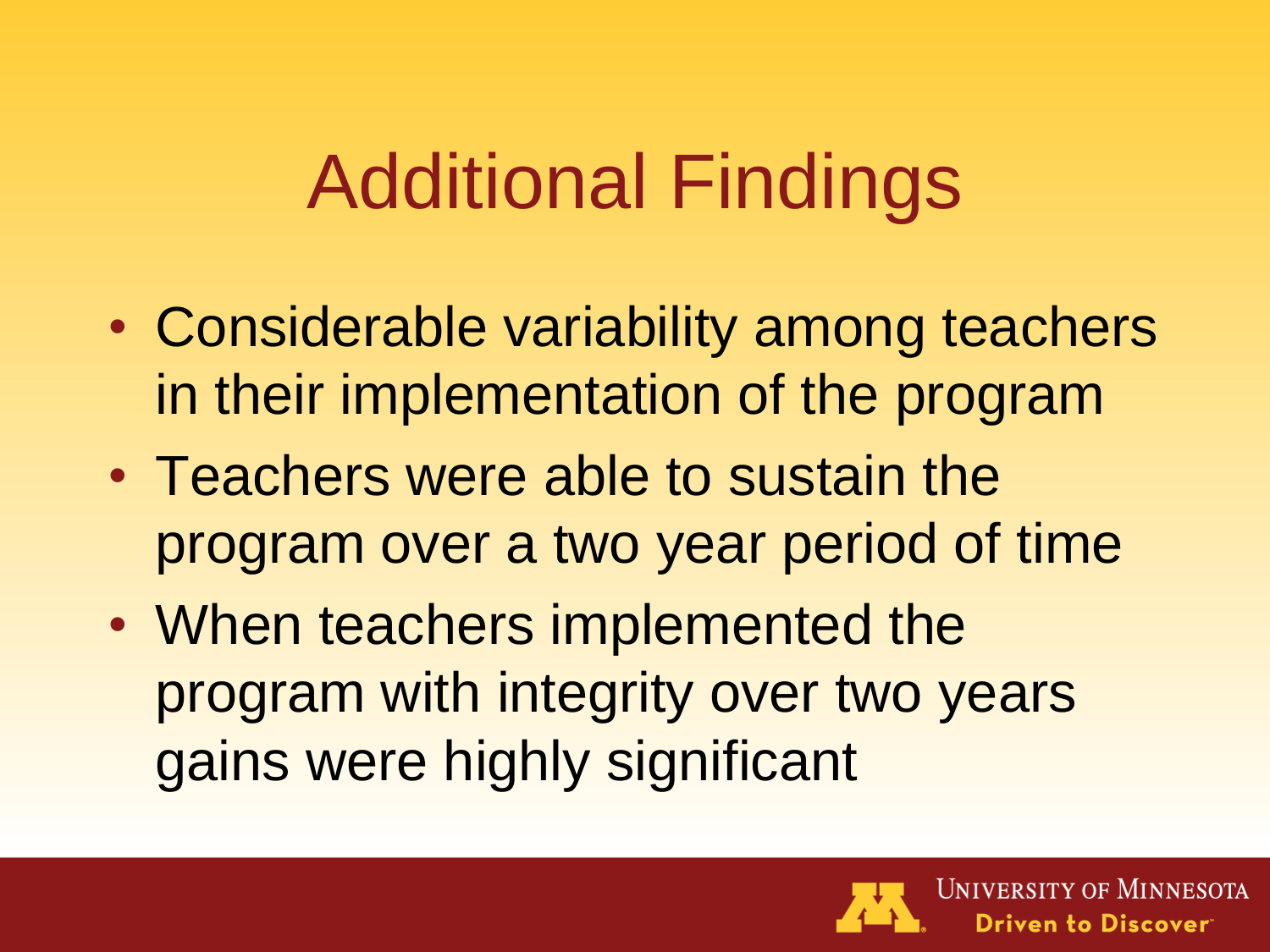# What Can One Expect When AM is Implemented With High Fidelity?

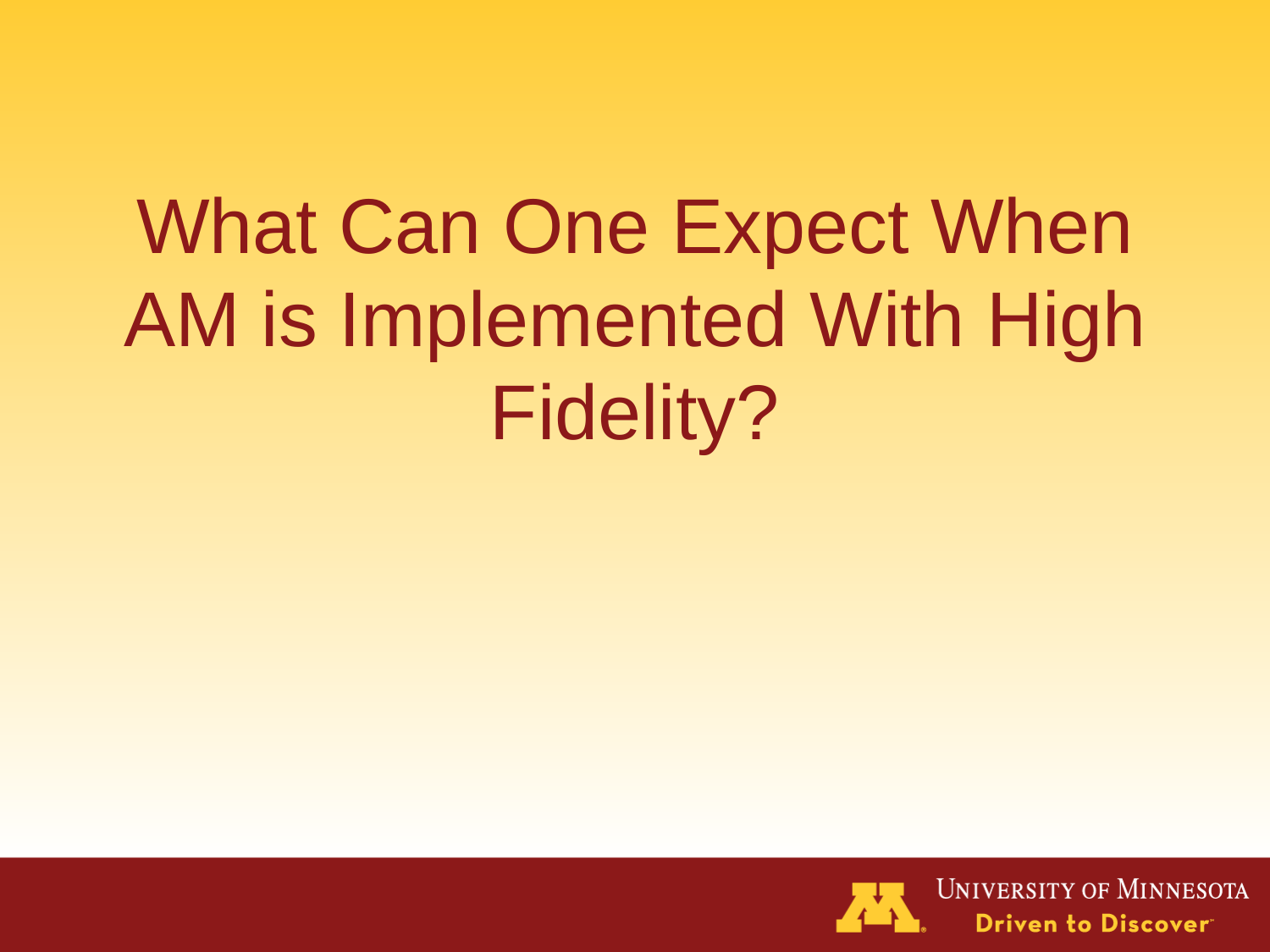# Table 7: Average Gains for Spring Semester for Students with<br>>85% Correct on Accelerated Math Tests

|                            | Grade |      |                |                |         |  |
|----------------------------|-------|------|----------------|----------------|---------|--|
|                            | 3     |      | 5              | 6              | 7 and 8 |  |
| NCE Gain                   | 9.8   | 9.3  | 9.3            | 8.5            | 6.2     |  |
| SS Gain                    | 72.2  | 66.7 | 61             | 62.2           | 40.3    |  |
| Percentile Gain            | 11.4  | 12.2 | 10.6           | 9.7            | 7.1     |  |
| GE Gain                    | 1.1   | 1.3  | $\overline{2}$ | $\overline{2}$ | 1.3     |  |
| <b>Objectives Mastered</b> | 75    | 57   | 87             | 60             | 52      |  |

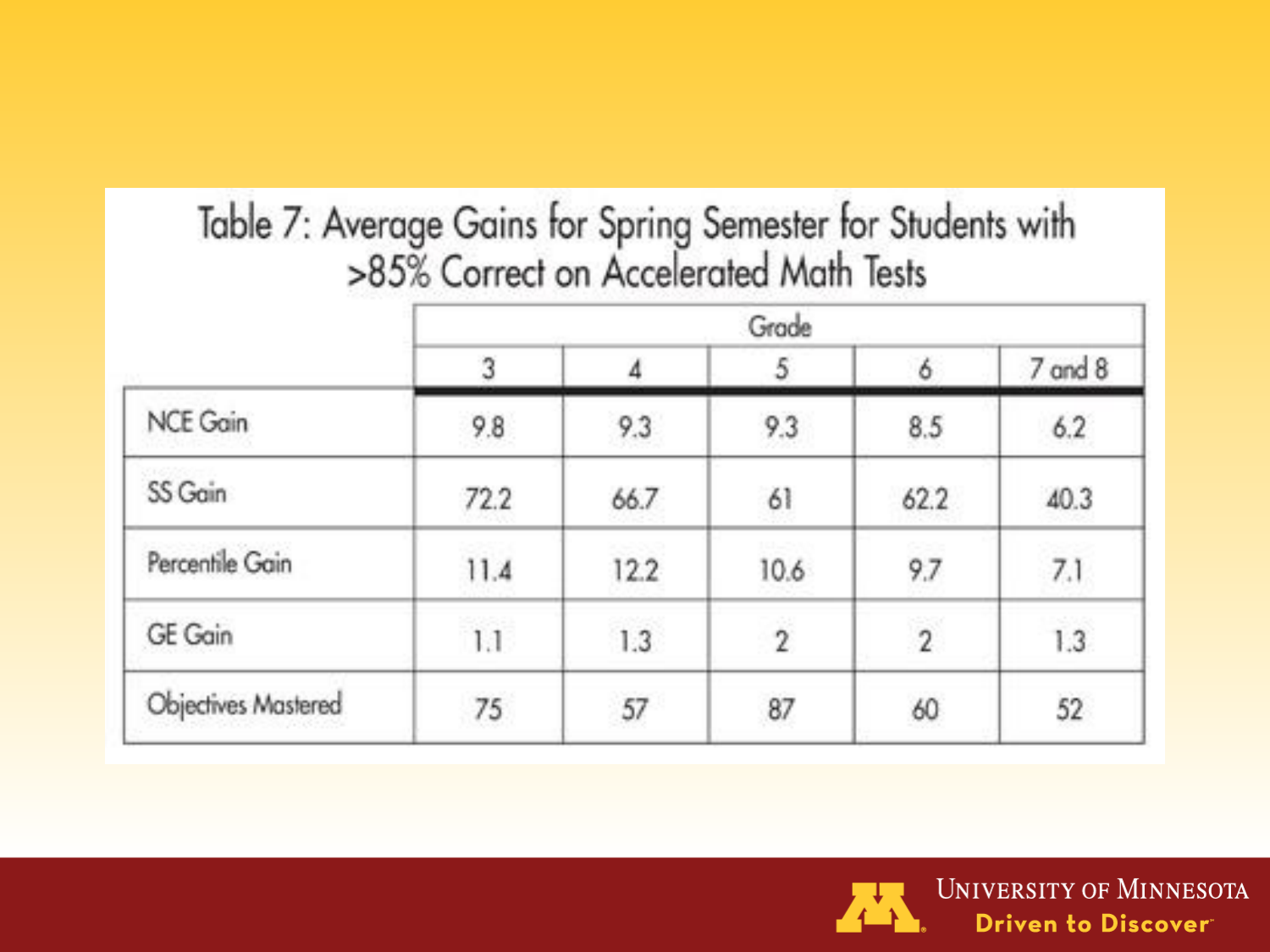# Table 9: Comparison of Average Gain for Spring Semester for High<br>Implementing Students and Control Students

|            | an a    | Pre   | Post  | Gain | Difference               | p     |
|------------|---------|-------|-------|------|--------------------------|-------|
| SS         | Control | 654.0 | 684.9 | 30.9 | 49                       | &001  |
|            | AM High | 656.5 | 736.4 | 79.9 |                          |       |
| <b>NCE</b> | Control | 52.8  | 53.8  | 1.0  | <b>CONSTRUCT</b><br>11.4 | nower |
|            | AM High | 60.0  | 72.4  | 12.4 |                          | &001  |
| Percentile | Control | 55.0  | 57.0  | 2.0  | 16                       |       |
|            | AM High | 68.0  | 86.0  | 18.0 |                          |       |
| GE         | Control | 4.8   | 5.3   | 0.5  | 1.1                      |       |
|            | AM High | 4.8   | 6.4   | 1.6  |                          |       |

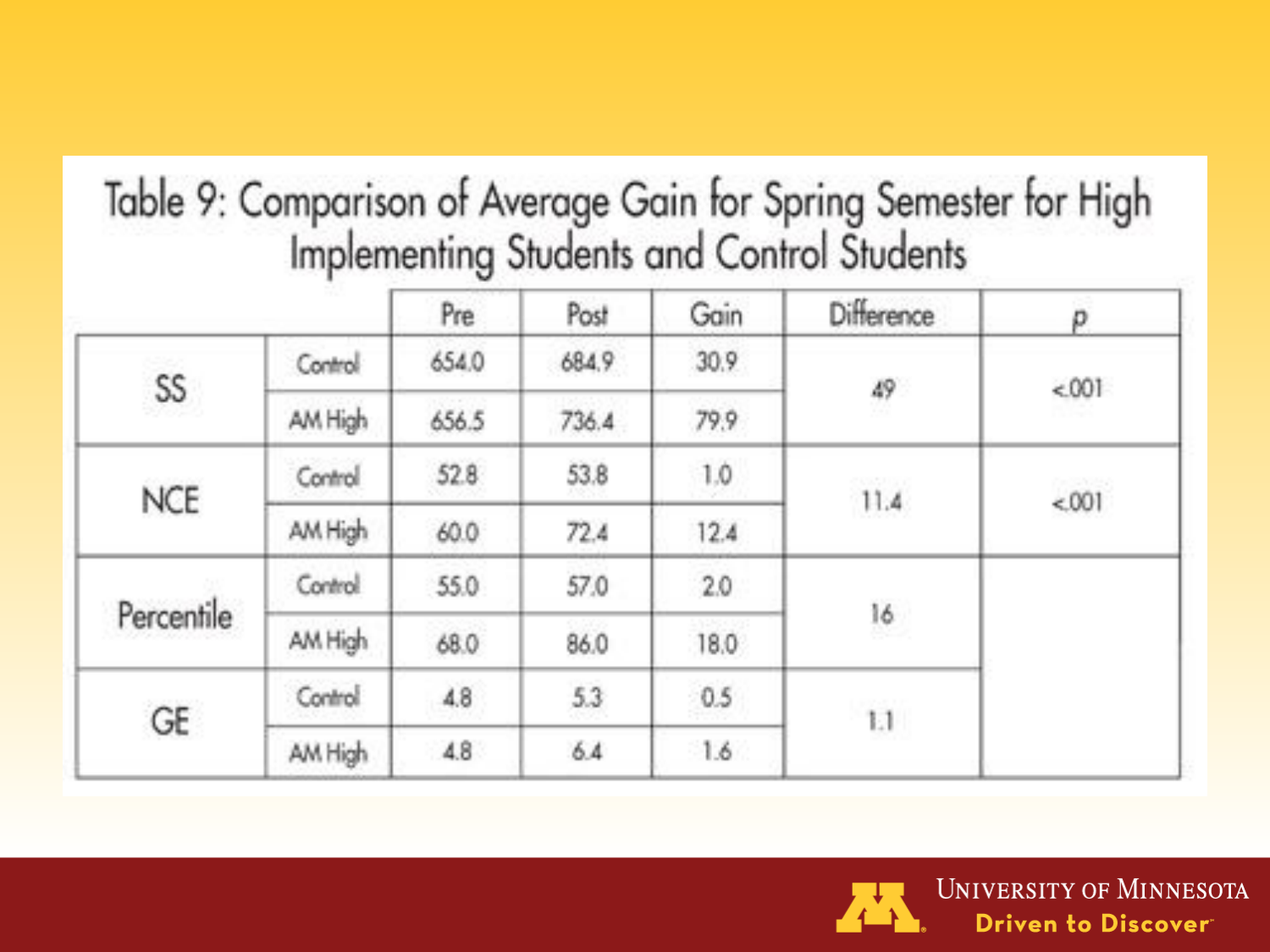# Subgroup Analyses

- Gifted and Talented
	- –GT students in AM gain significantly more than GT students not in AM (STAR Math)
	- Considerable variability in implementation factors

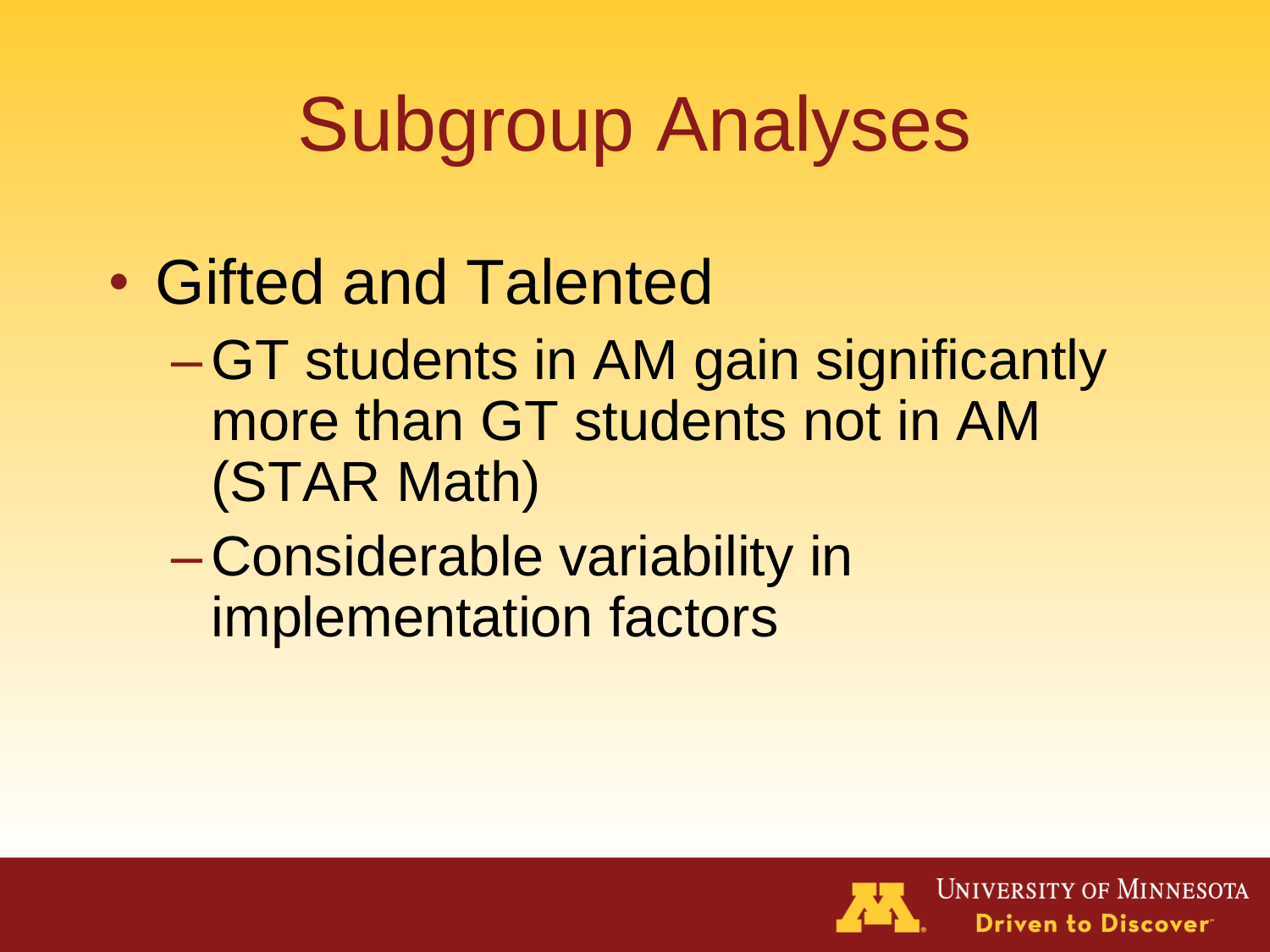# **Conclusions**

• Use of a continuous progress monitoring and instructional management system significantly enhances instructional outcomes in math.

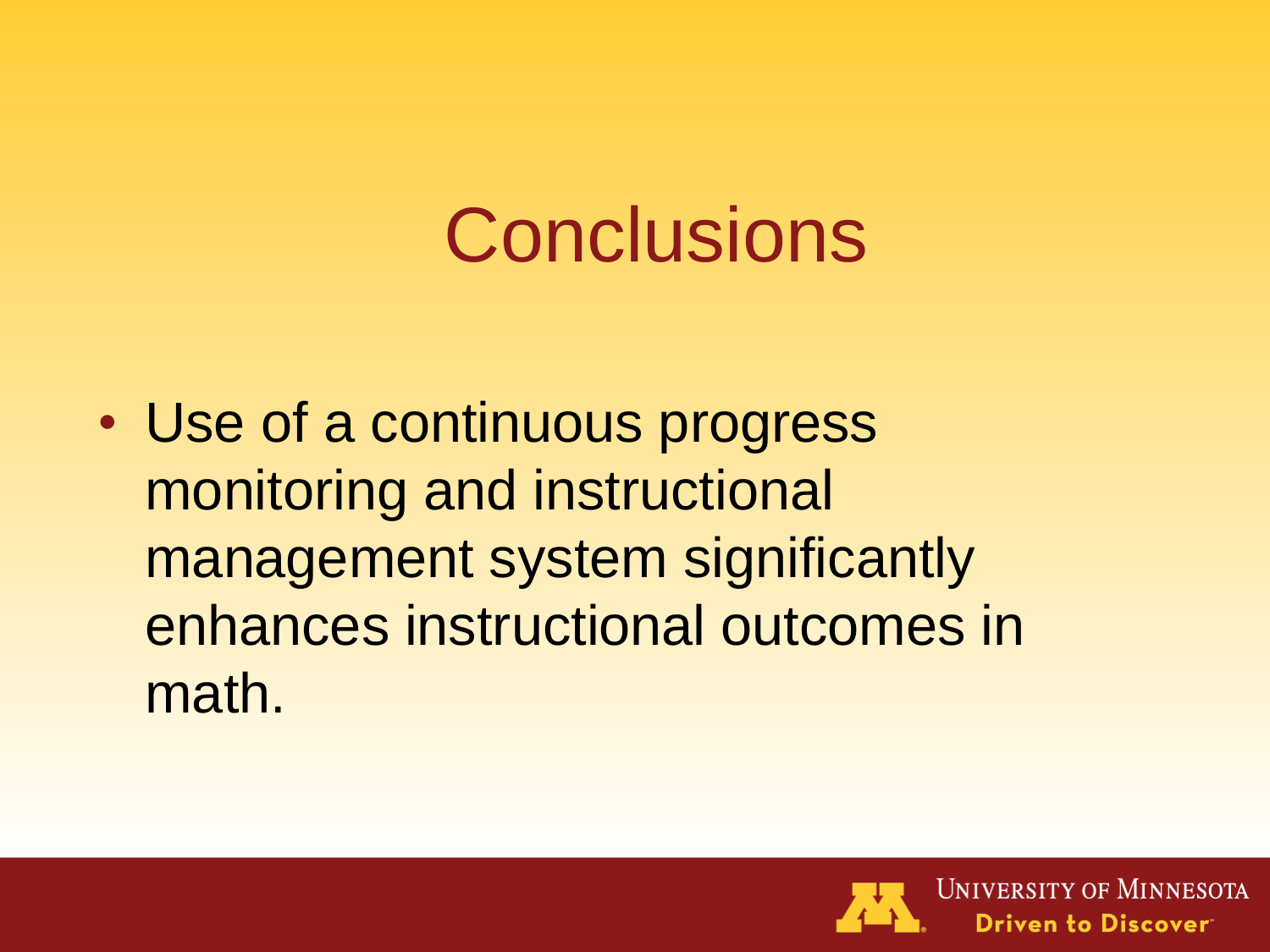## **Conclusions**

- High amount of non-implementation. It is imperative to monitor intervention implementation.
	- Shmoker notes that teachers are confronted with "initiatives du jour", and unless there is explicit monitoring of implementation and some reward for doing so, teachers do not do so.

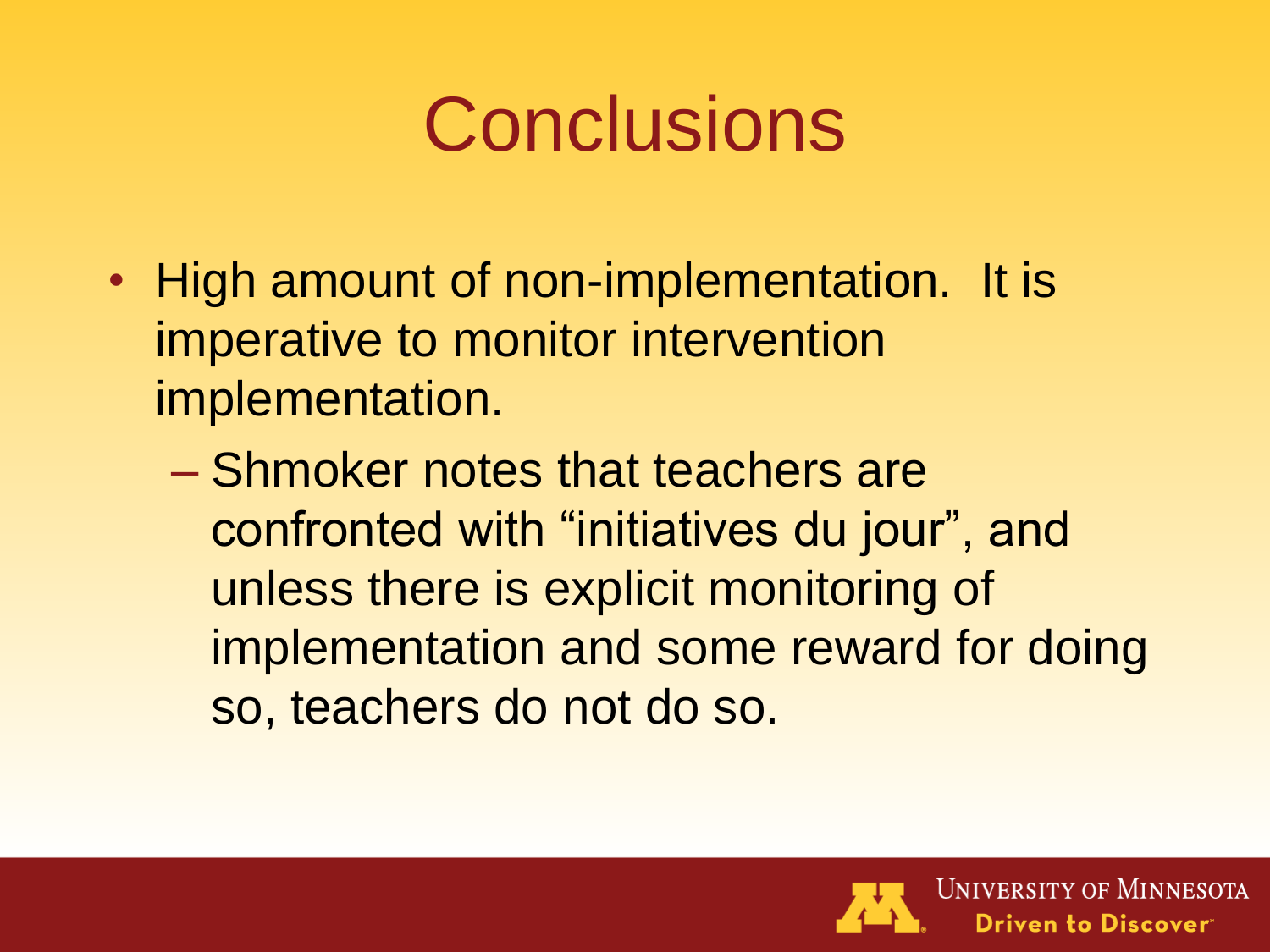## **Conclusions**

- High amount of non-implementation. It is imperative to monitor intervention implementation.
	- Goodlad noted that "Innovation is not enough, behind the classroom door even teachers who think they are implementing an innovation are often only twisting it right back into what they have always done" (p. 72).